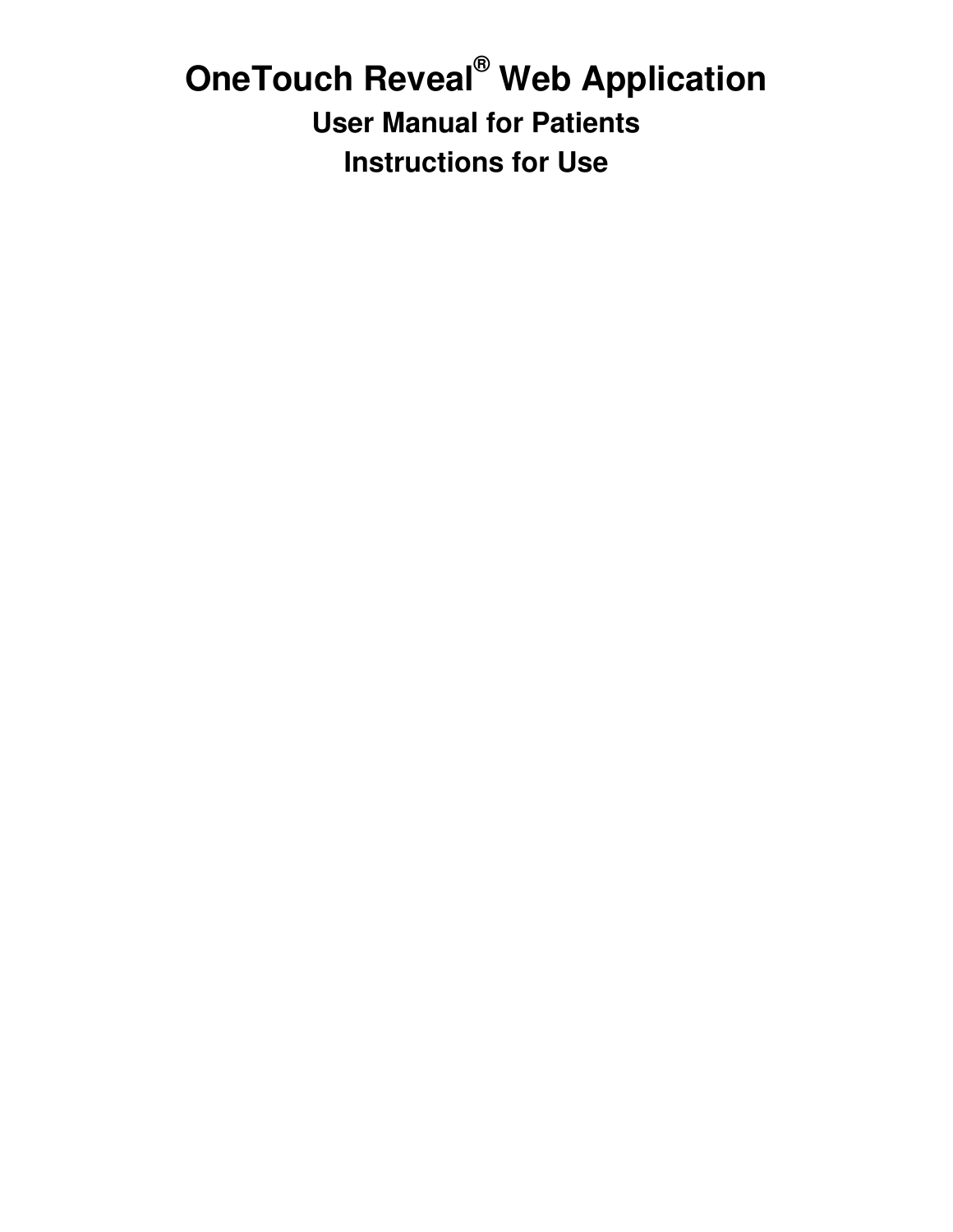# **Contents**

# 

| 36 |
|----|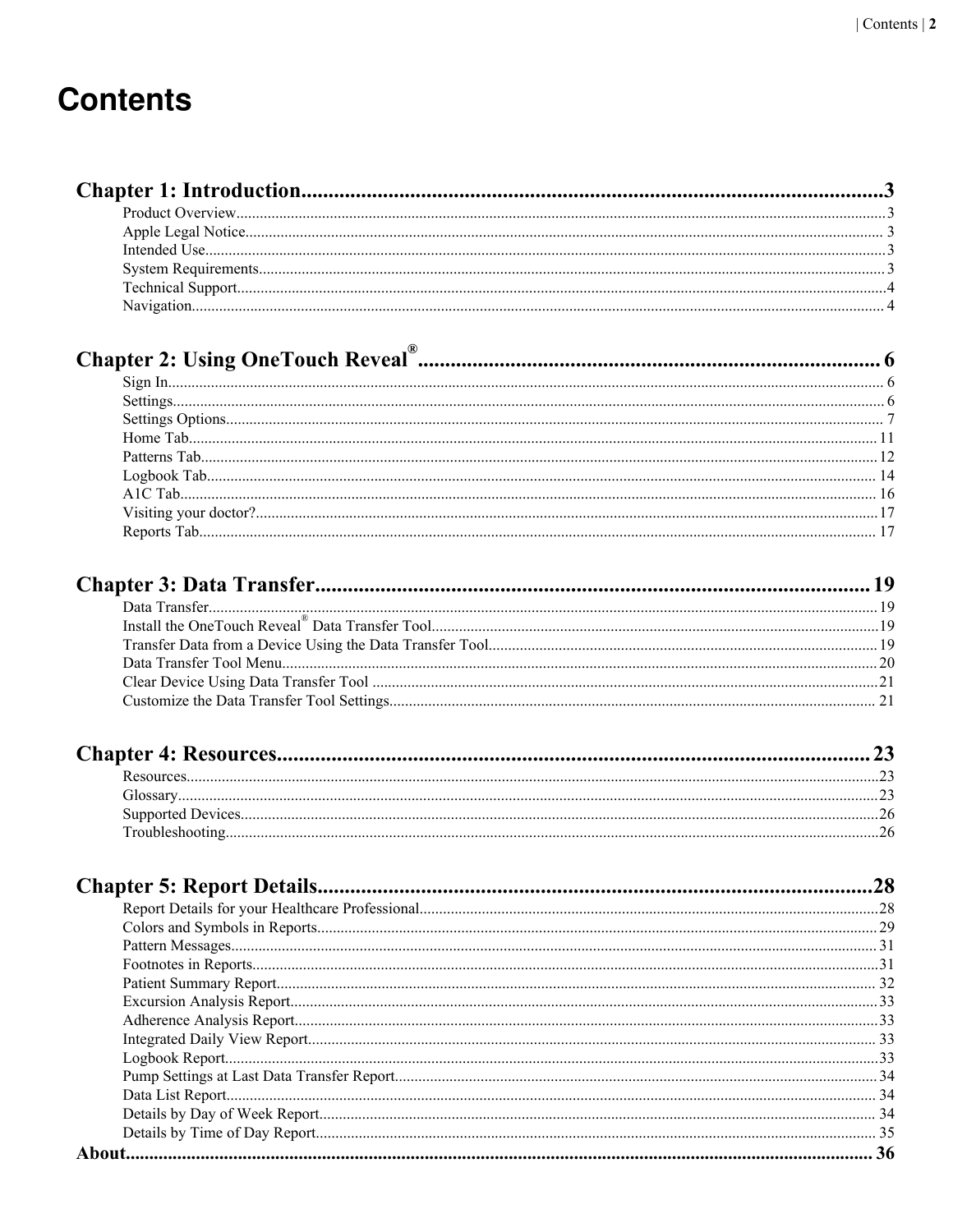# <span id="page-2-0"></span>**Chapter**

# **Introduction**

# **Product Overview**

You will need Adobe® Reader® installed on your computer to view an electronic version of this User Manual. Before using this application carefully read this User Manual. Keep it available for reference when using the application.

OneTouch Reveal<sup>®</sup> is a web application that shows you your blood sugar in a whole new way. Simple visuals help you see your blood sugar readings along with important things like food and insulin. It also looks for recurring themes in your blood sugar (called "patterns"), like when you've been too high or too low - and even when you've been doing well and staying in-range. If you want, you can track meals, medications and activity in a personalized logbook.

With OneTouch Reveal<sup>®</sup> you can also see how your blood sugar average compares to your latest A1C and see if there are differences that you should know about. Finally, you can print out reports specifically designed to share with your healthcare professional. The reports can help you discuss any changes you can make to better manage your blood sugar in the future.

This help file is always available in the upper right corner of the application. Click on **help** anytime you want to learn more.

# **Apple Legal Notice**

Apple<sup>®</sup> and App Store<sup>®</sup> are registered trademarks of Apple Inc.

# **Intended Use**

The OneTouch Reveal<sup>®</sup> web application is intended for use by individuals or healthcare professionals in the home or healthcare facilities for transmitting data from home monitoring devices such as glucose meters and insulin pumps to a server database to support diabetes management. The device is intended for professional use and over-the-counter sales.



**WARNING:** Reports are intended to be used by your healthcare professional only. Please review your reports with your healthcare professional prior to making any changes to your diabetes care regimen.

# **System Requirements**

To access the list of hardware and software requirements needed to use the OneTouch Reveal® web application, please, click on the following link:

*[OneTouchReveal.com/support/en\\_US/](https://OneTouchReveal.com/support/en_US/)*

**NOTE:** Unsupported browsers or software may not operate properly with the OneTouch Reveal® web application.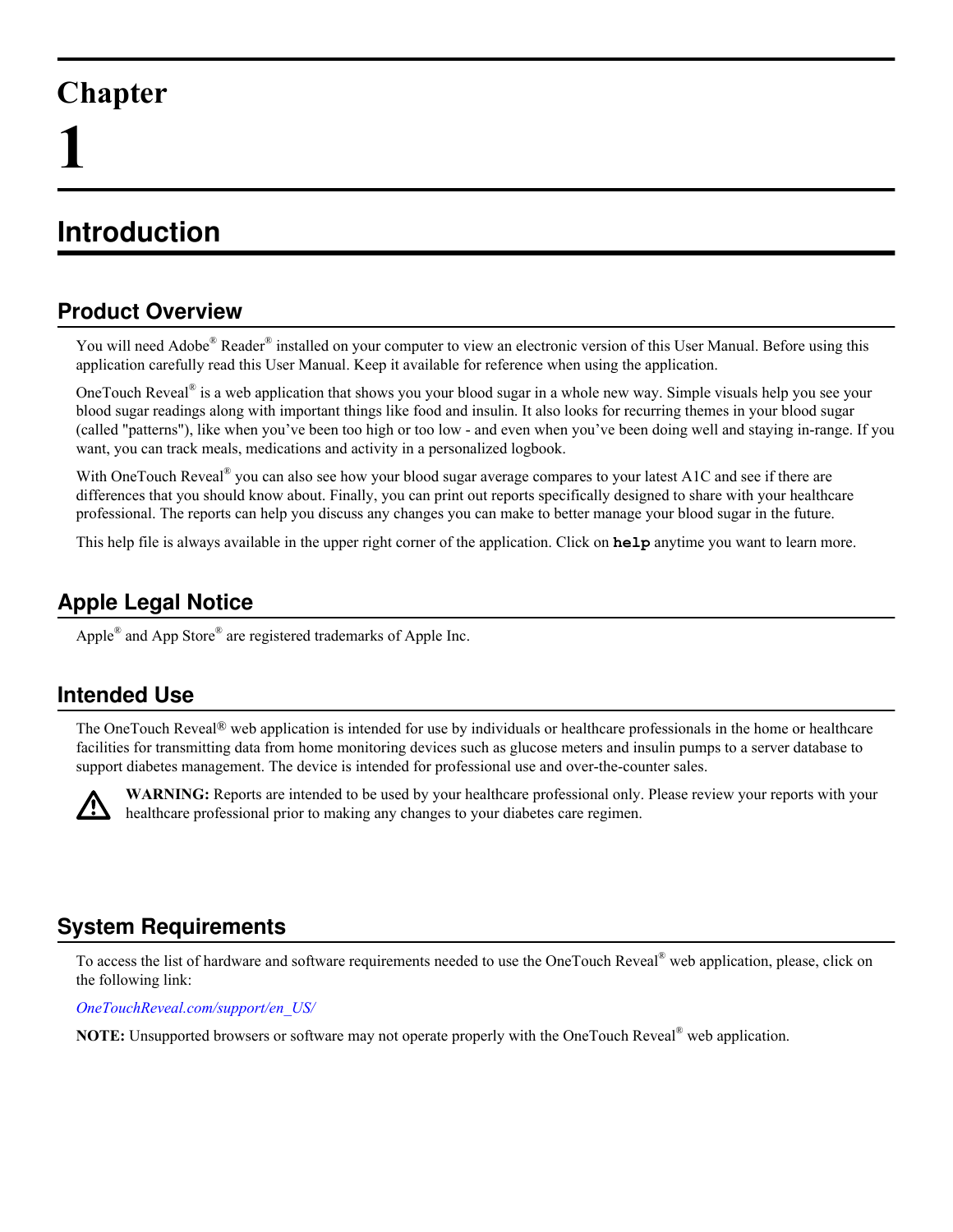# <span id="page-3-0"></span>**Technical Support**

If you have any questions about the use of the OneTouch Reveal® web application, contact Customer Service at CustomerService@LifeScan.com or 1 866 693-0599 (Monday-Friday, 8:00 AM - 8:00 PM Eastern Time). If you cannot reach Customer Service, contact your healthcare professional for advice.

# **Navigation**

The OneTouch Reveal<sup>®</sup> web application provides tabs, links and icons to help you move from screen to screen and make selections.

Some icons allow you to navigate to other sections of the application or perform certain tasks. Other icons let you view other information about your blood sugar readings, patterns and enter additional information.

| <b>Select this</b> | To do this                                  |
|--------------------|---------------------------------------------|
| ♦                  | Move backward or forward                    |
|                    | Open or close drop-down menus               |
| in and [31]        | Access calendar date selector               |
| Ħ                  | Make a Food entry                           |
|                    | Make a Medication entry                     |
| 玝                  | Make an Exercise entry                      |
|                    | Make a Health entry                         |
| ē.                 | Print a hard copy                           |
|                    | Get help                                    |
| $\sqrt{2}$         |                                             |
| When you see this  | It represents                               |
| بالمجر             | The Data Transfer Tool is active            |
| $\mathbf{z}$       | The Data Transfer Tool experienced an error |
| ÷.                 | The Data Transfer Tool is transferring data |
| $\bullet$          | Time of Day visualization                   |
| $\mathbf I$        | Day of Week visualization                   |
| E                  | Overall visualization                       |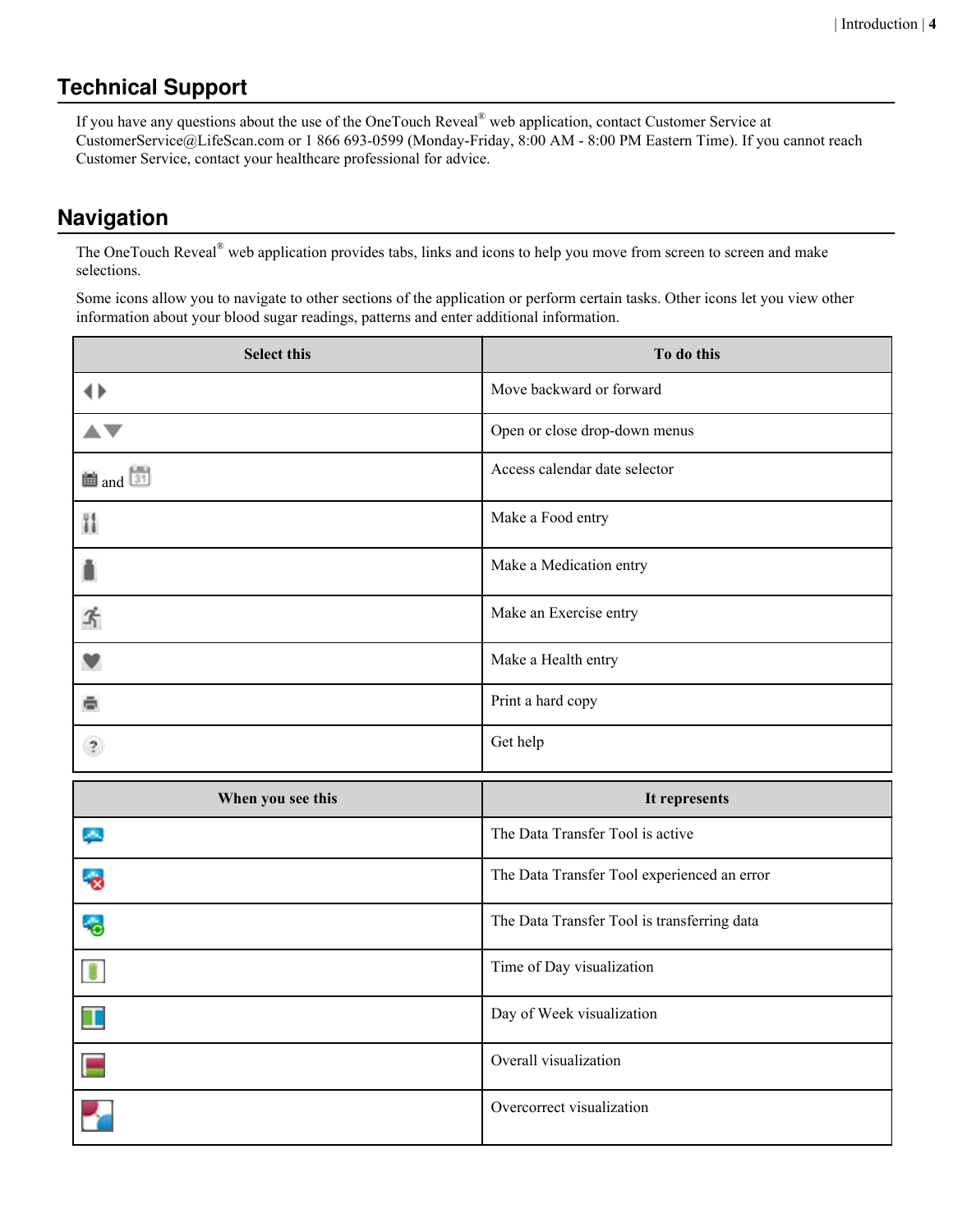| When you see this | It represents                 |
|-------------------|-------------------------------|
|                   | Before Meal visualization     |
| $\circledast$     | After Meal visualization      |
| $\bigcirc$        | After Insulin visualization   |
| $\blacksquare$    | Indicator for pattern message |
|                   | Bolus insulin dose            |
|                   | High blood sugar reading      |
|                   | In Range blood sugar reading  |
|                   | Low blood sugar reading       |

#### **Table 1: Other icons**

| When you see this        | It represents              |
|--------------------------|----------------------------|
| $\overline{\phantom{a}}$ | Manufacturer               |
| $C \in$                  | CE Mark                    |
| <b>IVD</b>               | In Vitro Diagnostic Device |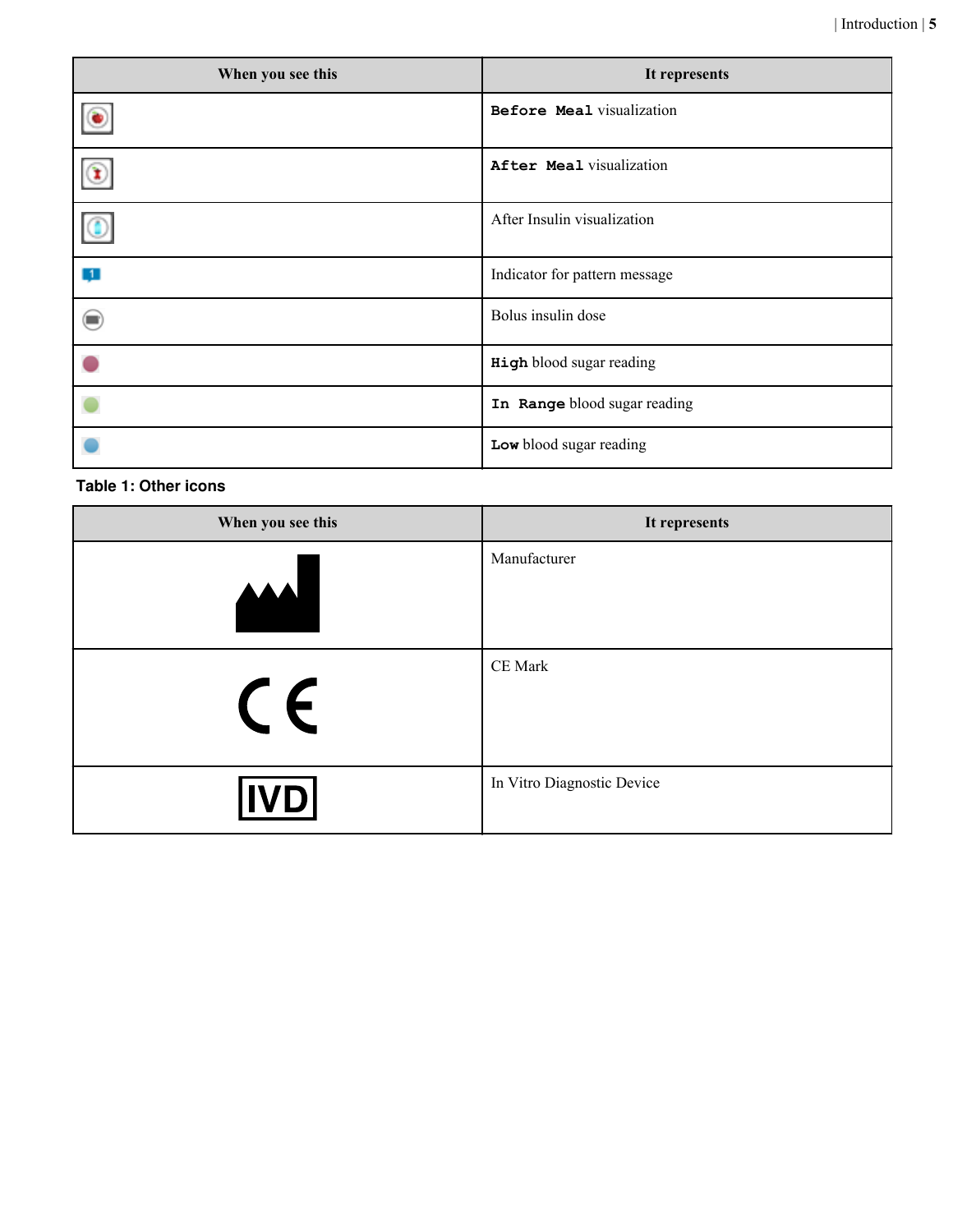# <span id="page-5-0"></span>**Chapter**

# **Using OneTouch Reveal®**

# **Sign In**

- **1.** Using your web browser, go to *[OneTouchReveal.com](https://OneTouchReveal.com)*
- **2.** Enter your **Username** and **Password**
- **3.** Verify that the current language is correct
- **4.** Click **Sign In**

# **Settings**

Settings allows you to customize certain settings such as your target ranges, daily schedule and mealtimes. Settings has five links: **Profile**, **Devices**, **Connections**, **Preferred Reports to Print** and **Report Options**.

### **Options Within settings**

### **Profile**

Add or change your personal information, including the following:

*[Edit Your General Information](#page-6-0)* on page 7

You can change the current entries for your name, date of birth and gender.

*[Edit Your Contact Information](#page-6-0)* on page 7

You can edit your address, phone number and Email address.

*[Change Your Password](#page-7-0)* on page 8

You can change your OneTouch Reveal® password.

*[Edit Your Picture](#page-7-0)* on page 8

You can upload a picture, delete or replace a previously uploaded picture.

*[Edit Your Language](#page-7-0)* on page 8

You can choose the language used by the OneTouch Reveal<sup>®</sup> web application from a list of supported languages in your country.

*[Change Your Blood Sugar Targets](#page-7-0)* on page 8

You can change your target ranges and diabetes type.

*[Enter your Diabetes Management](#page-8-0)* on page 9

You can specify or edit how you manage your diabetes.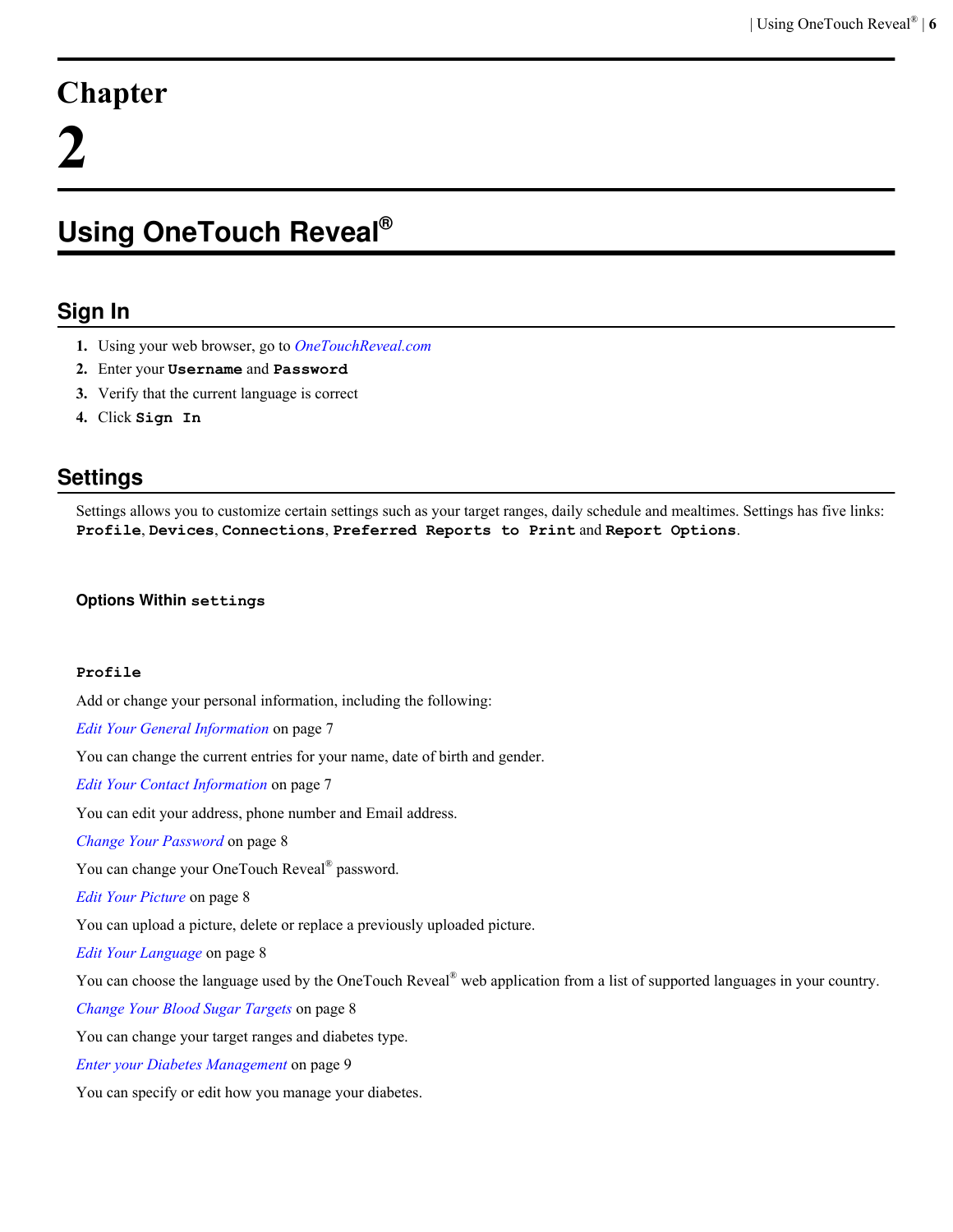#### <span id="page-6-0"></span>**Devices**

*[Change the Name of Your Device](#page-9-0)* on page 10

You can change the name associated with each of your devices.

*[View Message Pattern History](#page-9-0)* on page 10

View the messages sent by the device, if the device has that capability.

*[Remove Your Device](#page-9-0)* on page 10

You can remove any of the devices currently linked to your OneTouch Reveal<sup>®</sup> account.

**NOTE:** To add a device to your account, see *[Data Transfer](#page-18-0)* on page 19.

#### **Connections**

You have the option to connect an external application to the OneTouch Reveal<sup>®</sup> web application. This allows them to access your data (Blood Glucose, Insulin, Food, and Activity) on an ongoing basis. See *[Connections](#page-9-0)* on page 10.

You can remove this connection at any time. See *[Stop Sharing](#page-9-0)* on page 10.

#### **Preferred Reports to Print**

- Select your Default Report, the first report you want to be printed for your doctor when you click **Visiting your doctor?**
- Set a default date range for your doctor's reports. The date range is the number of days of data (14, 30, 90 days or custom range) you want contained in each report.
- Select the reports you want printed for your doctor.

#### **Report Options**

You may customize how data is displayed in your doctor's reports. The complete list of options and an explanation of each is found on the **Report Options** tab. Select the options you want for your reports.

# **Settings Options**

These are the instructions for the **Profile**, **Devices**, **Preferred Reports to Print** and **Report Options** tabs in **settings**.

#### **Profile**

Click **Profile** to edit your account information.

#### **Edit Your General Information**

Edit name, suffix, birth date and gender. Please note that some entries are required.

- **1.** Click **settings**
- **2.** Click **Edit** to the right of **General Information**
- **3.** When finished, click **Save**

#### **Edit Your Contact Information**

Edit address, phone number and Email address.

**1.** Click **settings**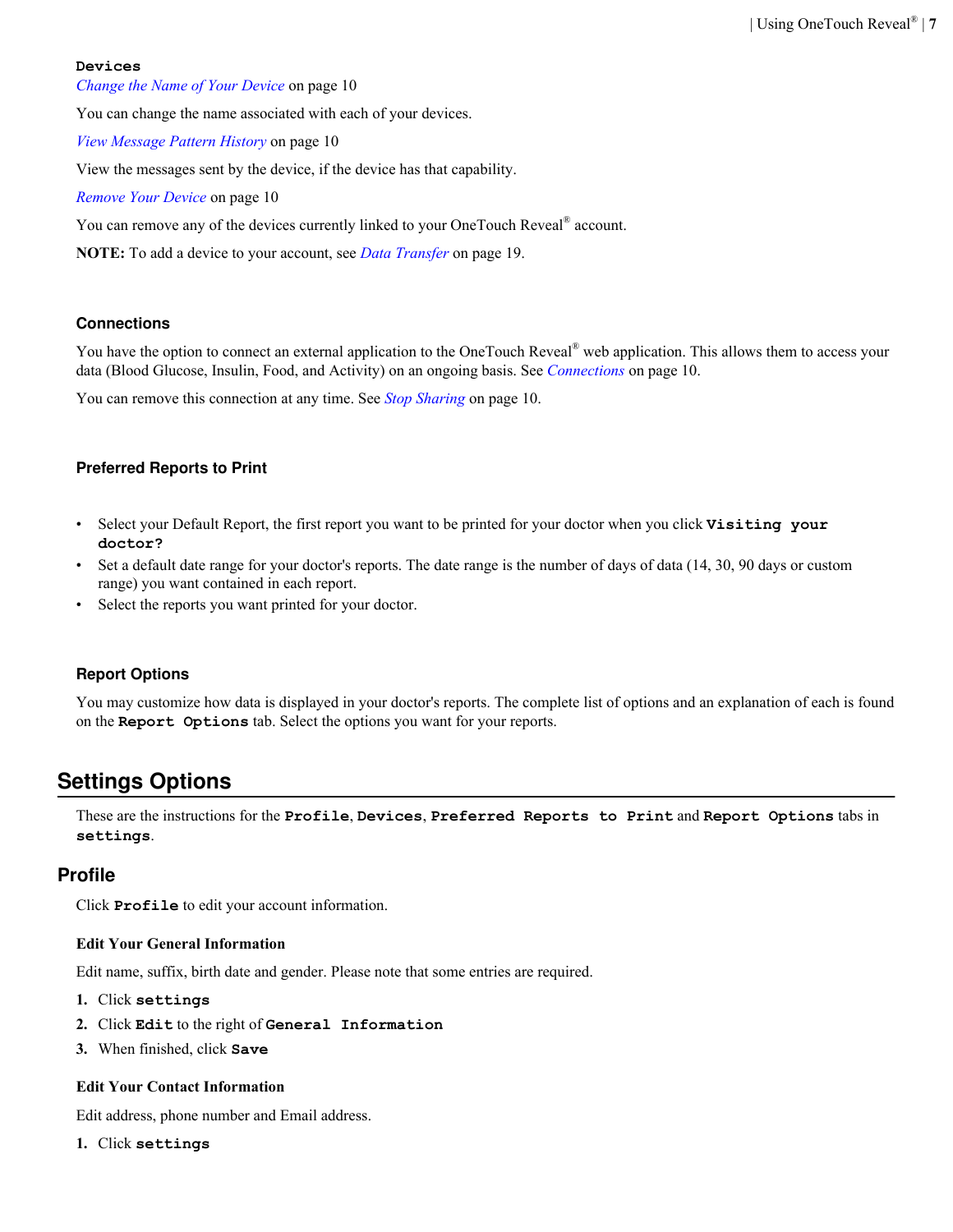- <span id="page-7-0"></span>**2.** Click **Edit** to the right of **Contact Information**
- **3.** When finished, click **Save**

#### **Change Your Password**

Passwords must be 8 to 16 characters in length and contain at least one letter and one number.

- **1.** Click **settings**
- **2.** Click **Change Password** to the right of **Username/Password**
- **3.** Enter your current password
- **4.** Enter and then confirm your new password
- **5.** When finished, click **Save**

#### **Edit Your Picture**

The picture must be on your computer and accessible using the **Browse** button. It must be less than 3 MB in size and in a .jpg, .jpeg, .png or .gif file format.

- **1.** Click **settings**
- **2.** Click **Edit** to the right of **My Picture**
- **3.** You can perform the following actions:

**To Do This**

**Add or replace a picture** Click **Browse**

From the list of pictures available on your computer, select the one you want and it will appear in the space provided on the screen.

**Remove a picture** Click **Delete**

Confirm that you want to remove the picture by clicking **Delete**.

#### **Edit Your Language**

- **1.** Click **settings**
- **2.** Click **Edit** to the right of **Language**
- **3.** Select language from the drop-down list

**NOTE:** Only languages supported for your country will be displayed.

**4.** When finished, click **Save**

#### **Change Your Blood Sugar Targets**

The OneTouch Reveal<sup>®</sup> web application has pre-set (default) target ranges that place blood sugar readings into certain categories. Ranges are used to determine when blood sugar readings are within or outside the target range and let you know when the blood sugar is too low or too high. Ranges include before and after meal, overall range, and specific values for severe hypoglycemia and hyperglycemia. You can use the default settings or choose other values.

- **1.** Click **settings**
- **2.** Click **Edit** to the right of **Diabetes Care**
- **3.** You can perform the following actions:

| - To                                    | Do This                                                                                   |
|-----------------------------------------|-------------------------------------------------------------------------------------------|
| <b>Select a Diabetes</b><br><b>Type</b> | Confirm the diabetes type and, if needed, choose a different one from the drop-down list. |
| Use default ranges                      | If you want to use the default values, uncheck the box next to <b>Set</b> custom ranges.  |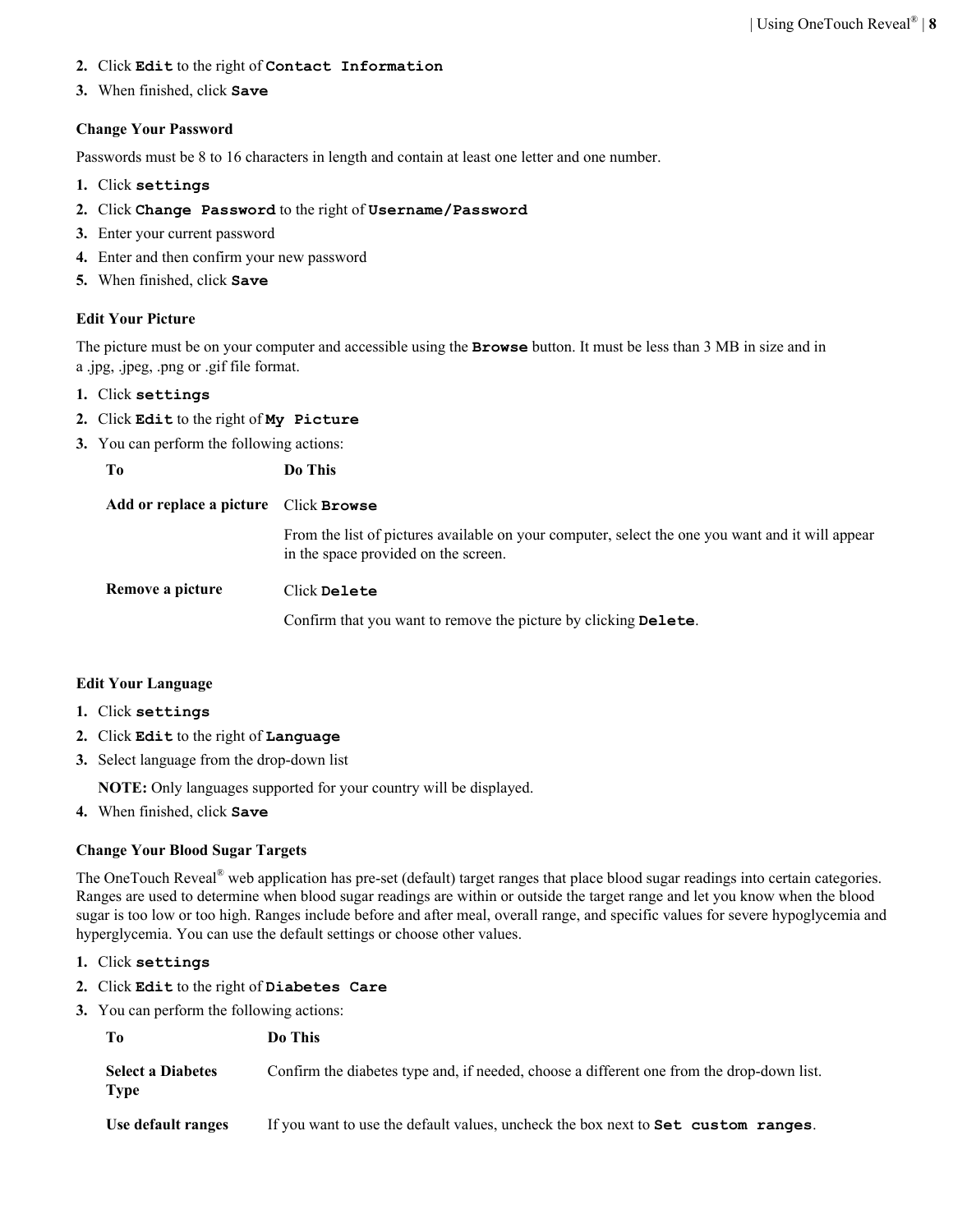<span id="page-8-0"></span>

| To                | Do This                                                                                                                                              |
|-------------------|------------------------------------------------------------------------------------------------------------------------------------------------------|
| Use custom ranges | If you want to use your own target ranges rather than the default values check the box next to Set<br>custom ranges.                                 |
|                   | Adjust the upper and lower limits of your before and after meal and overall range and enter new<br>values for severe hypoglycemia and hyperglycemia. |

**4.** When finished, click **Save**

#### **Enter your Diabetes Management**

You can specify the various ways you manage your diabetes.

Keeping your diabetes management up-to-date is important because tips are presented to you based on this information.

- **1.** Click **settings**
- **2.** Click **Profile**
- **3.** Click **Edit** to the right of **Diabetes Management**
- **4.** Click the box next to any method you use to manage your diabetes
- **5.** When finished, click **Save**

#### **Office Information**

Send a request to share your data with a healthcare professional

- **1.** Click **settings**
- **2.** Click **Profile**
- **3.** Click **Add an office**
- **4.** Enter the 6 character code given to you by your healthcare professional and then click **Search**
- **5.** Check to make sure the clinic/office you want to connect to was identified
- **6.** Click **Yes** to submit your request to connect, or click **Re-enter code** to start over

**NOTE:** A notification will be sent to your healthcare professional to accept your request. You will receive an email notification when your healthcare professional either accepts or declines your request.

#### **Change Your Schedule**

The schedule groups blood sugar readings into one of eight separate time periods within a 24-hour day. Time periods are used in reports to show how blood sugar readings vary by individual blocks of time as defined by you or your healthcare professional. You can choose the length of each period, in increments of 15 minutes. Edit the schedule by setting a start time for each period. The start time you set for a new period is always the end time for the previous period.

#### **1.** Click **settings**

- **2.** Click **Edit** to the right of **Time Slots Schedule**
- **3.** You can perform the following actions:

| Tо | Do this |
|----|---------|
|    |         |

| Edit start | 1. Click on any underlined start time to display a time selection menu. The 12:00 am start time cannot be |
|------------|-----------------------------------------------------------------------------------------------------------|
| times      | changed.                                                                                                  |

- **2.** Scroll to the time you want and click on it. The start time for this period and the end time for the previous period are now set.
- **4.** When finished, click **Save**

#### **Devices**

The **Devices** link contains all of the device(s) that are linked to your OneTouch Reveal<sup>®</sup> account.

**NOTE:** Only devices that have transferred data are linked to your OneTouch Reveal® account.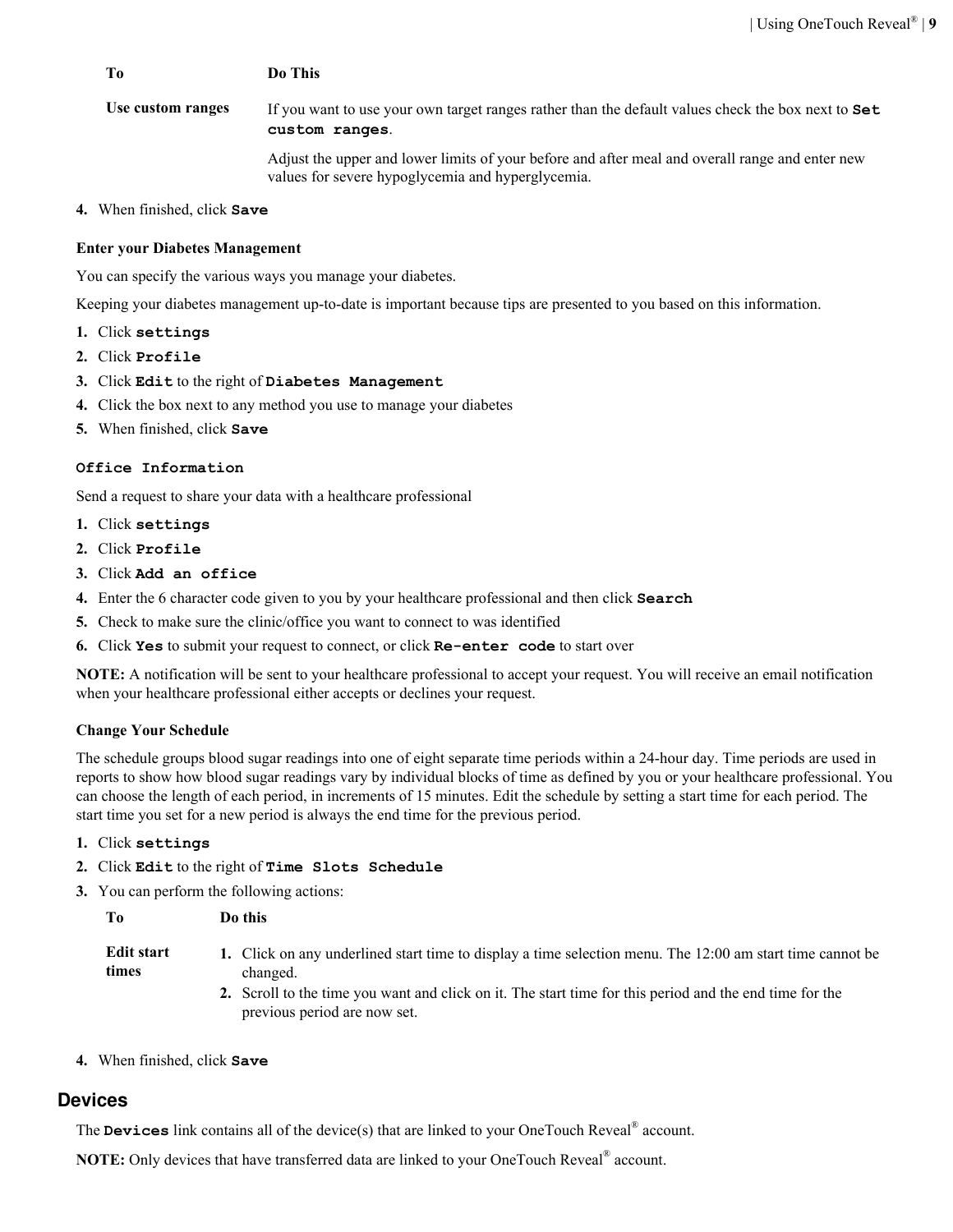#### <span id="page-9-0"></span>**Change the Name of Your Device**

#### **1.** Click **settings**

#### **2.** Click **Devices**

- All devices linked to the OneTouch Reveal<sup>®</sup> account are displayed.
- **3.** Click **Edit** to the right of each device you want to re-name
- **4.** Enter the new name for each device
- **5.** When finished, click **Save** for each re-named device

#### **View Message Pattern History**

You can view all messages transferred from the device to the OneTouch Reveal® account, if the device has this capability.

**NOTE:** Only certain OneTouch® devices can send messages. Consult your device's Owner's Booklet.

- **1.** Click **settings**
- **2.** Click **Devices**

All devices linked to the OneTouch Reveal® account are displayed.

**3.** Use the arrows to view messages that appear to the right of each device

#### **Remove Your Device**

If a device and its data are no longer being used, you may remove the device from the OneTouch Reveal® web application.

**NOTE:** Once a device is removed, all of its data is also removed and cannot be restored. Removing a device may affect previous patterns and statistics.

- **1.** Click **settings**
- **2.** Click **Devices**

All devices linked to the OneTouch Reveal® account are displayed.

- **3.** Click **Remove** this device to remove a device and all of its data from the OneTouch Reveal<sup>®</sup> web application
- **4.** Click **Yes, Remove Device** to confirm, or click **Cancel** if you do not want the device and its data removed

### **Connections**

If an external application has the ability to connect with the OneTouch Reveal® web application, you can authorize their access to your OneTouch Reveal® data (Blood Glucose, Insulin, Food, and Activity) by following these steps:

**1.** Using your web browser, go to the external website and choose to share data with OneTouch Reveal®

You will be redirected to the Sign In page for the OneTouch Reveal<sup>®</sup> web application. If you were already logged in to your OneTouch Reveal<sup>®</sup> account, it will automatically skip steps 2 and 3 ahead.

- **2.** Enter your **Username** and **Password**
- **3.** Click **Sign In**
- **4.** Click **Authorize Sharing** if you wish to allow access to your OneTouch Reveal® data

You are now sharing your OneTouch Reveal® data.

## **Stop Sharing**

If you wish to stop sharing your data at any time, please follow these steps:

- **1.** Click **settings**
- **2.** Click **Connections**
- **3.** Click **Stop sharing my data** beneath the external application you no longer want to share your OneTouch Reveal® data with
- **4.** Click **Yes, Stop Sharing** to confirm

You are no longer sharing your data with that particular external application. This will not delete any data that has already been shared.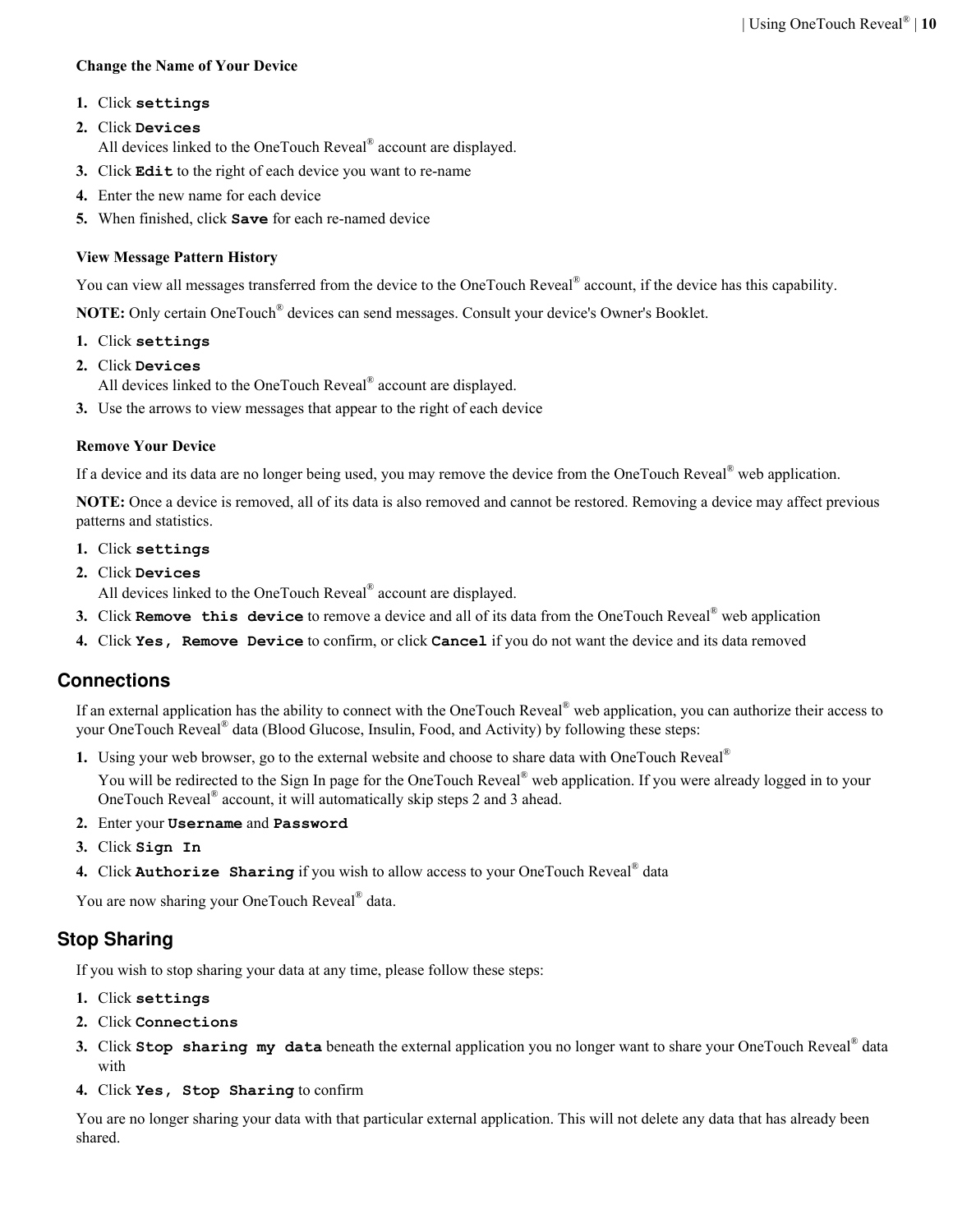#### <span id="page-10-0"></span>**Preferred Reports to Print**

**Preferred Reports to Print** allows you to choose which reports to print when preparing for your doctor's visit. There are several different reports, each designed to highlight different areas for your doctor to evaluate. From here you can choose preferences for viewing and printing. Actual reports are then downloaded through the **Visiting your doctor?** link.

#### **Edit Preferred Reports to Print**

**Preferred Reports to Print** allows you to choose your doctor's preferences for printing reports.

- **1.** Click **settings**
- **2.** Click **Preferred Reports to Print**
- **3.** Click **Edit** to the right of **Preferred Reports to Print**
- **4.** You can perform the following actions:

| To                               | Do This                                                                                                                      |
|----------------------------------|------------------------------------------------------------------------------------------------------------------------------|
| <b>Select Default Report</b>     | From the drop-down list, select the report you want printed<br>for your doctor first when you click Visiting your<br>doctor? |
| <b>Select Default Date Range</b> | From the drop-down list, select the number of days (14, 30,<br>90 days or custom range) you want included in each report.    |
| Select Reports for Printing      | Check the box next to each report you want printed for your<br>doctor when you click Visiting your doctor?.                  |

**5.** When finished, click **Save**

#### **Report Options**

You may customize how data is displayed in reports. A list of the options and a description of each one is found on the **Report Options** link.



**WARNING:** Reports are intended to be used by your healthcare professional only. Please review your reports with your healthcare professional prior to making any changes to your diabetes care regimen.

#### **Edit Report Options**

- **1.** Click **settings**
- **2.** Click **Report Options**
- **3.** Click **Edit** to the right of **Report Options**
- **4.** Click the box next to each option you want
- **5.** When finished, click **Save**

# **Home Tab**

#### **Your Recent Blood Sugar Readings**

The **Home** tab provides an overview of your blood sugar test readings over the previous 14 days, and includes highs, lows, averages and patterns.

#### **Last 14 Days**

A bar chart shows the number and percent of your readings that are inside and outside your target range. Readings above your range are included in the **High** (red) bar, readings within your range are included in the **In Range** (green) bar and readings below your range are included in the **Low** (blue) bar. Your ranges can be customized to fit your needs. Consult your healthcare professional before making changes. See *[Settings](#page-5-0)* on page 6 for more information.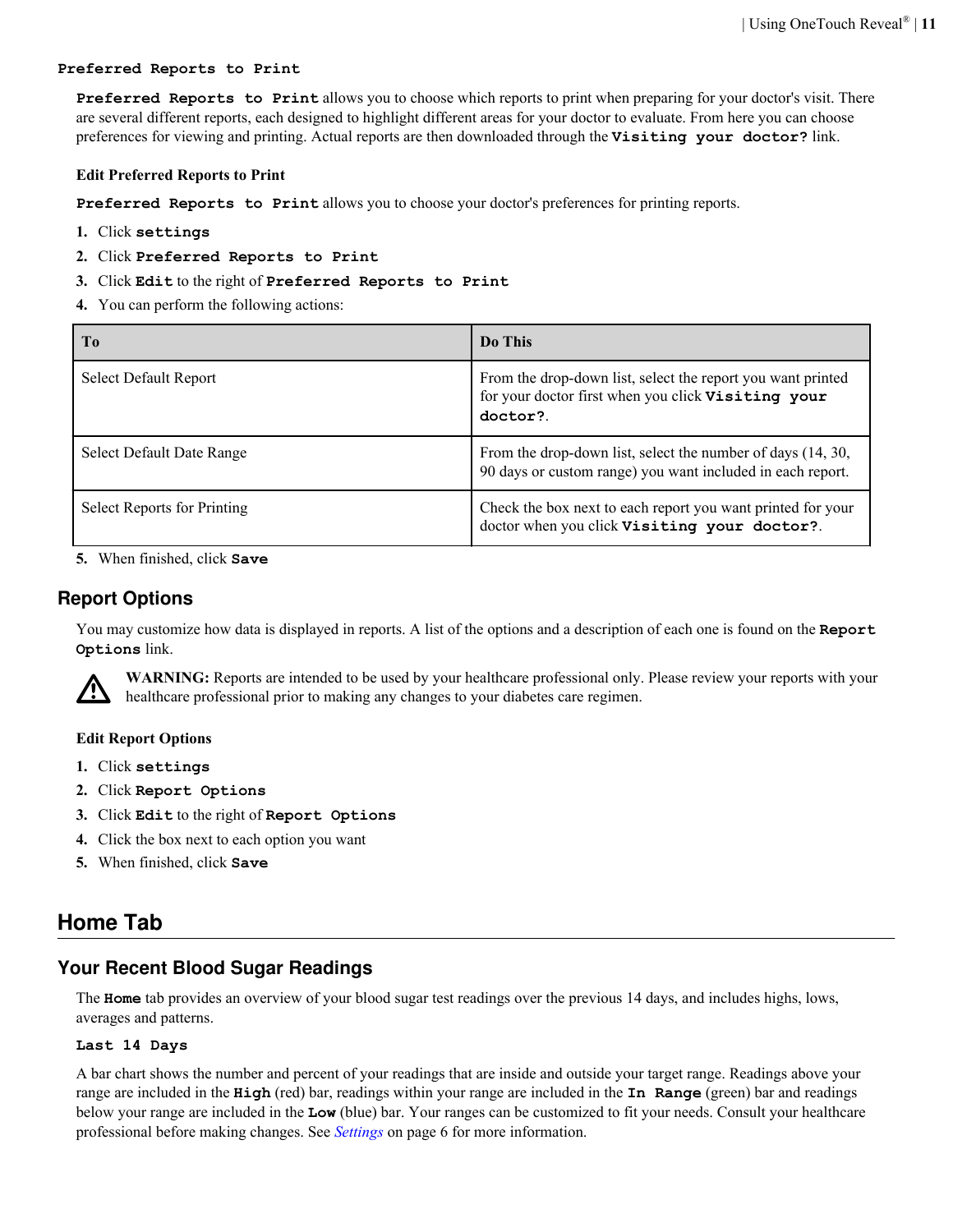<span id="page-11-0"></span>You can also see your individual readings in the 14-day overview, plotted by day, below the bar chart. The green shaded  $\text{In}$ **Range** area is your overall target range and the data points are color-coded based upon whether they are **High**, **In Range** or **Low**.

#### **Averages**

To the right of the bar chart, your 14-day blood sugar average is displayed, along with the total number of test readings for the period and the average number of readings per day.

#### **Patterns**

The system looks for various patterns in your blood sugar over the specified time period. A pattern is defined as blood sugar readings that are consistently **High**, **In Range** or **Low**. If the system identifies a pattern, it will appear in a speech bubble (looks like a text message) in the upper portion of the homepage. Pattern messages are generated for **High**, **In Range** and **Low** readings and are displayed by time-of-day, for specific days of the week, around mealtimes and in other instances. The system may identify more than 3 patterns at a time, if there are more than 3 patterns, arrows will appear to help you scroll through the ones not currently displayed on the home page. To view more information about a particular pattern, simply click **explore** under the desired pattern message. The **Patterns** tab will appear and displays the information about the pattern you selected. See *Blood Sugar Readings and Patterns* on page 12 for more information about the types of messages that appear and the criteria used to generate pattern messages.

A key at the bottom of the **Home** tab shows the colors used to indicate **High** (red), **In Range** (green) and **Low** (blue) readings. Your **Overall** target range and ranges you set for **Before Meal** and **After Meal** readings are also displayed.

# **Patterns Tab**

### **Blood Sugar Readings and Patterns**

View your blood sugar readings in several different ways, and see what patterns may have developed. The **Patterns** tab places your blood sugar readings into several different categories, or Visuals, and displays any patterns that may have been detected. For example, you can view differences in your blood sugar readings at certain times of the day, on different days of the week and around mealtimes. Then, you can see if any patterns have developed within any given category.

There are seven different categories for displaying your blood sugar readings. The categories appear as icons in the navigation side bar that runs from top to bottom on the far left of the **Patterns** tab. All readings for each category are included, based upon the date range selected. Date ranges include the last 14, 30, 90 days and custom ranges set by you. Last 14 days is the default date range for any Visuals.

When patterns in your readings are detected within any one of the seven categories, pattern messages will appear on the navigation bar icons. The pattern messages are color-coded by pattern type and include a number that tells you how many patterns of that type were identified.

**NOTE:** If you change the date range, the number of patterns identified will update based on the new date range.

Individual blood sugar readings are color-coded in Visuals according to whether they are **High**, **In Range** or **Low**. A color key is included at the bottom of the screen. Your **Overall** target range and ranges set for readings tagged **Before Meal** and **After Meal** are also displayed, if you use the meal tagging feature on your meter. Visuals for certain categories will include additional charts or information about your readings and patterns.

For some patterns, a minimum number of data points are needed before a pattern message will appear. The number of required points varies by pattern. Certain messages will be prioritized over others so not all messages will appear, even when triggered. For instance, **Low** patterns are prioritized over **High** patterns and some reports display a maximum of three pattern messages. See *[View Patterns and Tips](#page-12-0)* on page 13 for a complete list of the types of messages that may appear.

**NOTE:** Click <sup>2</sup> on any **Patterns** screen to display a pop-up with helpful hints on interpreting the readings.

Content written by diabetes educators using the latest guidelines by the American Diabetes Association and the American Association of Diabetes Educators. For more information visit *<http://www.diabetes.org>* and *<http://www.diabeteseducator.org>*.

### **Patterns Tab Options**

*[View Patterns and Tips](#page-12-0)* on page 13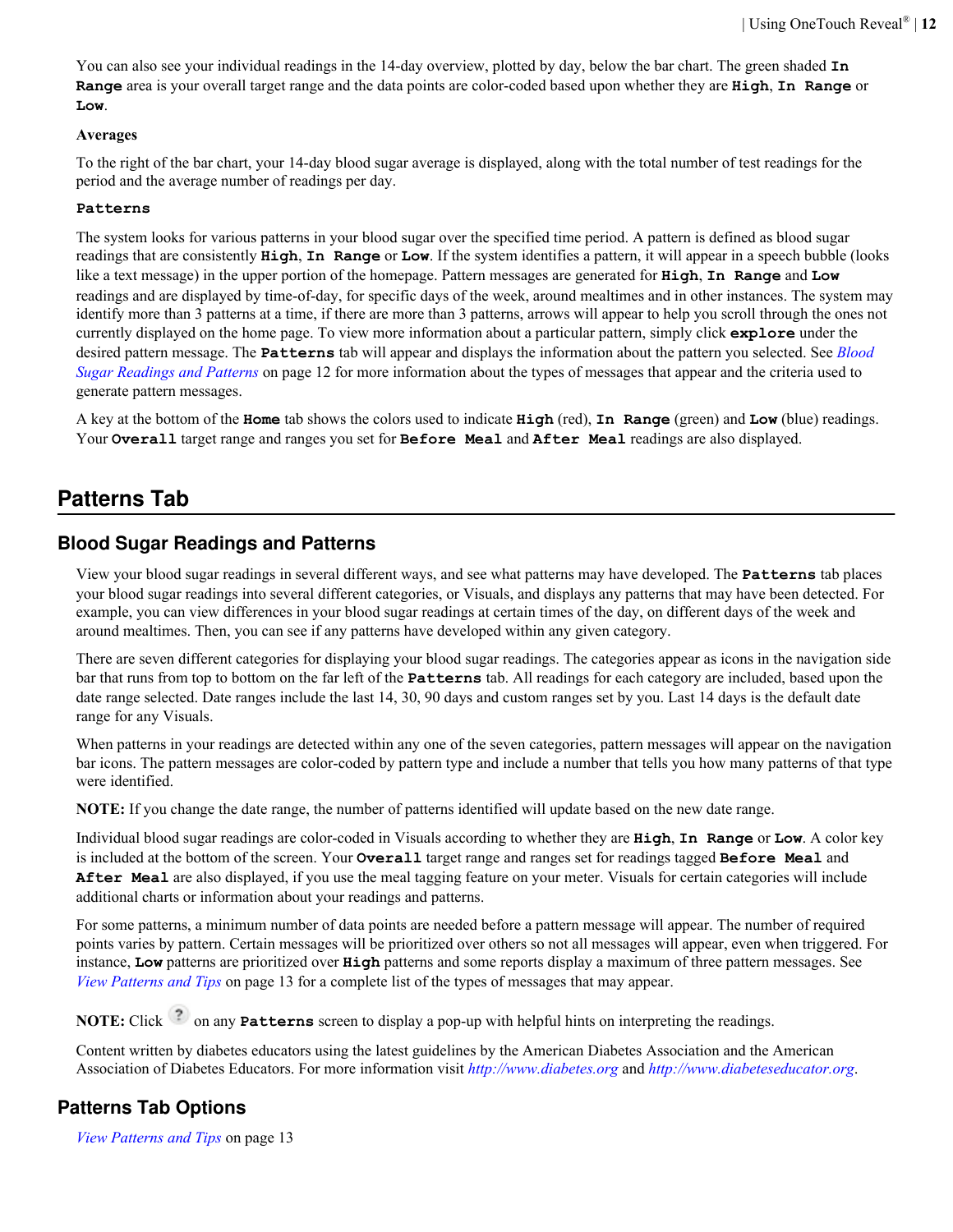<span id="page-12-0"></span>View your blood sugar readings using any of the seven categories for the selected date range. See any pattern messages that may have been detected within that category.

*Change the Date Range* on page 13

You can select the number of days for displaying results and patterns using the last 14, 30, 90 days or custom range.

*[Compare Your Blood Sugar Readings and Patterns](#page-13-0)* on page 14

You can compare your readings (number and percentage of **High**, **In Range** and **Low** readings) from two consecutive date ranges.

#### **View Patterns and Tips**

View your blood sugar readings by category and see any patterns.

**1. Click on the Patterns tab**

When you click the **Patterns** tab, the screen that displays your blood sugar readings by time of day will appear. A colorcoded bar chart shows the number and percentage of your readings that were **High**, **In Range** or **Low**. Individual blood sugar readings are plotted below the bar chart.

A pattern message will appear in the sidebar to notify you if a new pattern has been identified.

**2.** Move your cursor over any one of the sidebar icons to display its description

These are the seven categories (icons) for displaying data and identifying patterns:

| B                       | Time of Day     |
|-------------------------|-----------------|
| $\Box$                  | Day of the Week |
| Е                       | Overall         |
| $\overline{\mathbf{G}}$ | Overcorrect     |
| $\odot$                 | Before Meal     |
| $\circledast$           | After Meal      |
| $\overline{C}$          | After Insulin   |

- **3.** Click **View** to the right of the description to display a Visuals screen that shows additional information about your blood sugar levels and any associated patterns
- **4.** Click any pattern message on the Visuals screen to see specific information about the pattern
- **5.** Click **Learn more** on the Visuals screen for tips and information

You can click **Food**, **Insulin**, **Activity** or **Health** to explore possible causes for a **High** or **Low** pattern and read tips for improving your patterns.

#### **Change the Date Range**

When viewing your blood sugar readings and looking for possible patterns, you can adjust the number of days of data you want to include. The date ranges can be the last 14, 30, 90 days or custom range.

- **1.** Click on the **Patterns** tab
- **2.** Click **Last 14 days** in the upper right corner of the chart to display a drop-down list of date range choices

You can now perform the following actions:

- **3.** Select the last 14, 30, or 90 days
	- a) Select **Last 14 days**, **Last 30 days**, or **Last 90 days** from the drop-down list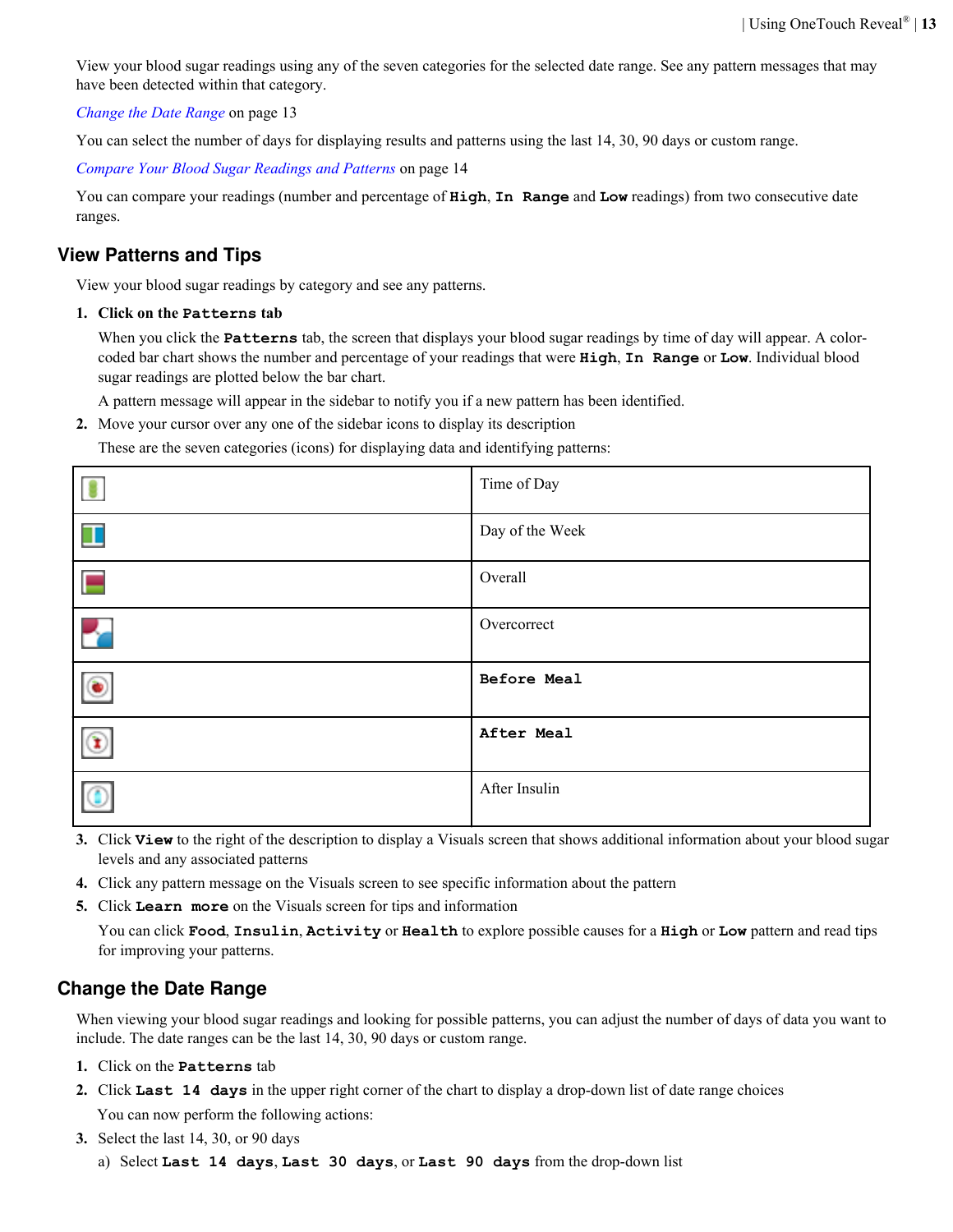<span id="page-13-0"></span>The new date range now appears in the box.

The Visuals will automatically refresh (update) to display your readings for the new date range.

- **4.** Select a custom range
	- a) Select **Custom range** from the drop-down list to display a pop-up calendar for the current 3 month period
	- b) In the **Select a custom date range** box click the start and end dates for the custom range (not to exceed 90 days) The selected date range now appears in the calendars as shaded yellow boxes.
	- c) If the range selected is not correct, simply click a new start and end date
	- d) If you need to select a different 3 month calendar, click the arrows to move from month to month
	- e) Click **View this date range**

The Visuals will automatically refresh (update) to display your readings for the new custom date range.

#### **Compare Your Blood Sugar Readings and Patterns**

Compare your readings and patterns from one date range to the next. In the overall, before meal, after meal and after insulin views, you can also compare your readings from one time period to another.

- **1.** Click on the **Patterns** tab
- **2.** Click on the **Last 14 days** link in the upper right corner of the chart to display a drop-down menu of period choices
- **3.** Click the desired date range from the list
- **4.** Click on the **Compare to previous** button to the right of the calendar picker

A comparison of your readings from the two date ranges will appear.

# **Logbook Tab**

#### **Readings and Events in Your Logbook**

Review your blood sugar readings and other information for a specific day. Add information about your other daily activities that may be impacting your blood sugar readings.

The **Logbook** tab lists all blood sugar readings and other information transferred from your meter. Insulin, basal and bolus data appears if it was transferred from an Animas® Insulin Pump. Blood sugar readings and other events that were transferred to your OneTouch Reveal<sup>®</sup> account appear, sorted by time of day. If blood sugar readings and other events were tagged in your device, the tags will appear in the **Logbook**. Some information, including meal tags, may be manually added or changed in the **Logbook**.

| Manually edit:        | Meal tags<br>$\bullet$<br>Food information<br>$\bullet$<br>Activity information<br>$\bullet$<br>Health information<br>$\bullet$<br><b>Notes</b><br>$\bullet$ |
|-----------------------|--------------------------------------------------------------------------------------------------------------------------------------------------------------|
| Cannot manually edit: | Blood sugar readings<br>$\bullet$<br>Downloaded event times<br>$\bullet$<br>Downloaded bolus insulin events<br>$\bullet$                                     |

Blood sugar readings appear in color-coded boxes to indicate if it is above, within or below your target range. You can use the arrows to see your readings on different days.

If you transferred data from an insulin pump, basal rates are also displayed near the bottom of the screen, along with the time of day each one is in effect.

A key at the bottom of the **Logbook** tab shows the colors used to indicate **High** (red), **In Range** (green) and **Low** (blue) results. Your **Overall** target range and ranges set for **Before Meal** and **After Meal** blood sugar readings are also displayed.

**NOTE:** Tags are used to detect patterns in your blood sugar readings. Be sure to tag your readings accurately.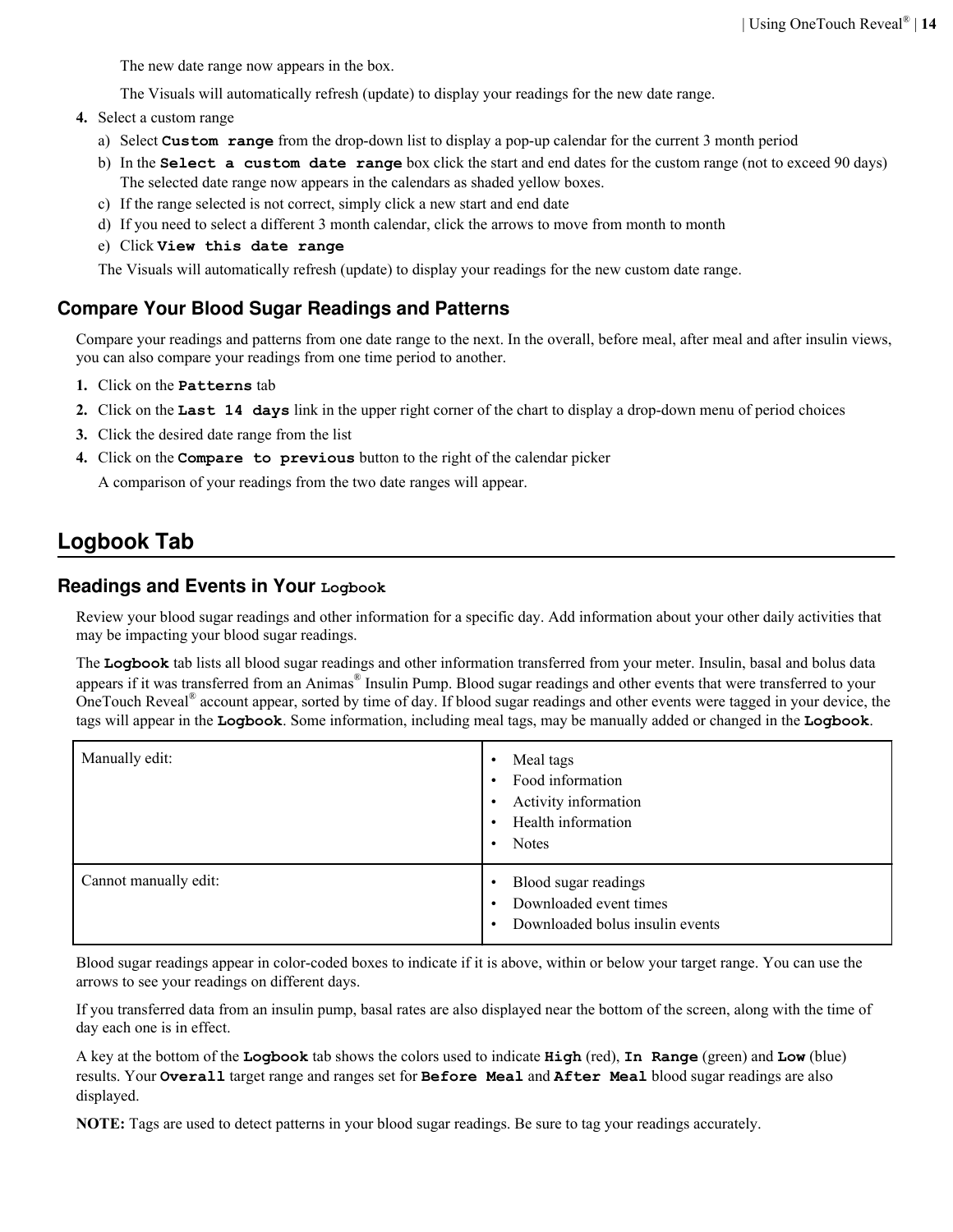<span id="page-14-0"></span>**NOTE:** Only blood sugar readings transferred from a meter and insulin data transferred from an Animas® Insulin Pump will appear in the OneTouch Reveal® web application. You cannot manually enter any blood sugar readings to the **Logbook**. All items in the logbook can be sorted by time of day.

#### **Logbook Options**

*Tag Blood Sugar Readings* on page 15

Add meal tags to your blood sugar readings and information about other daily activities (events).

*Add an Event (Food, Insulin, Activity or Health)* on page 15

Add **Food**, **Insulin**, **Activity** or **Health** events to your **Logbook**.

## **Tag Blood Sugar Readings**

You can add meal tags and attach notes to your blood sugar readings. This includes the food you ate (grams of carbs), insulin taken, exercise and your overall health.

#### **To add (or change) a meal tag or a note to a blood sugar reading:**

- **1.** Click on the **Logbook** tab
- **2.** Use the arrows to select the correct day
- **3.** Click **No Tag** to the right of the desired reading
- **4.** Click **Before Meal**, **After Meal**, or **Fasting** from the drop-down list
- **5.** Click the **Notes** box to the right of any reading to add other information about the blood sugar reading, up to 42 characters

**NOTE:** After adding a tag to a reading, you can change it at any time to one of the three options, but you cannot remove the tag completely.

Your meal tag and/or note now appears to the right of your reading.

#### **Add an Event (Food, Insulin, Activity or Health)**

In the **Logbook**, you can add information about your day (events).

- **1.** Click on the **Logbook** tab
- **2.** Use the arrows to select the correct day
- **3.** Click **Add event** at the top right of the screen

You can add any of the following types of events:

- **4.** Add a **Food** entry
	- a) Click
	- b) Enter the **Time** you ate (hour, minutes and am/pm)
	- c) Enter the portion size from the **Details** drop-down menu
	- d) Enter the number of **grams carbs**
	- e) Add any **Notes**, up to 42 characters in length
	- f) Click **Add event** to confirm the event or **Cancel** to delete
- **5.** Add an **Insulin** type and amount
	- a) Click
	- b) Enter the **Time** of the injection (hour, minutes and am/pm)
	- c) Enter the insulin type from the **Details** drop-down menu
	- d) Enter the **units**
	- e) Add any **Notes**, up to 42 characters in length
	- f) Click **Add event** to confirm the event or **Cancel** to delete it
- **6.** Add an **Activity** (exercise)
	- a) Click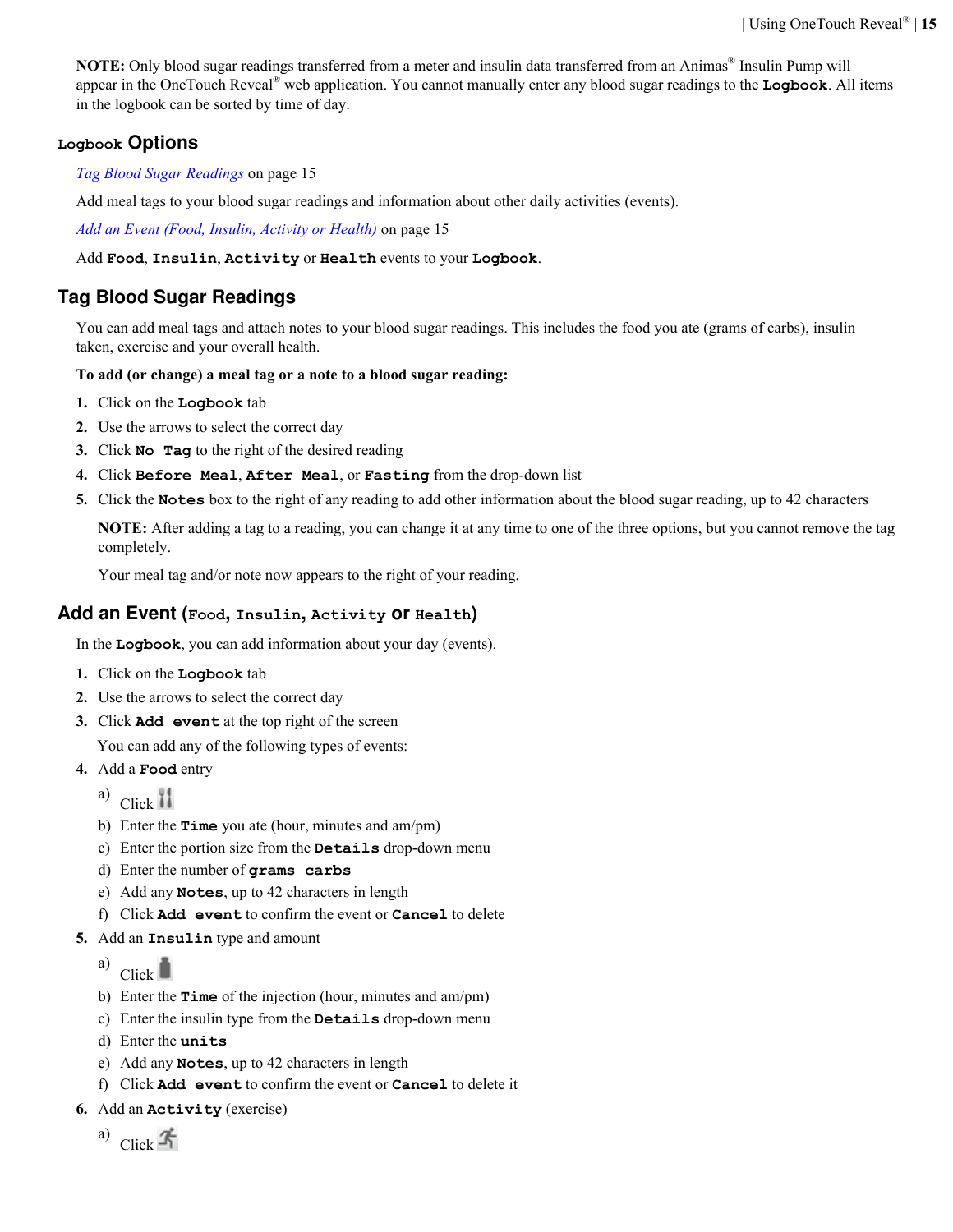- <span id="page-15-0"></span>b) Enter the **Time** you exercised (hour, minutes and am/pm)
- c) Enter the intensity from the **Details** drop-down menu
- d) Enter the **minutes**
- e) Add any **Notes**, up to 42 characters in length
- f) Click **Add event** to confirm the event or **Cancel** to delete it
- **7.** Add a **Health** entry
	- a) Click  $\blacksquare$
	- b) Enter the **Time** of the event (hour, minutes and am/pm)
	- c) Enter the type from the **Details** drop-down menu
	- d) Add any **Notes**, up to 42 characters in length
	- e) Click **Add event** to confirm the event or **Cancel** to delete it

All of your event entries will now appear in the **Logbook** along with your blood sugar readings sorted by the time of day.

# **A1C Tab**

#### **A1C Results and Blood Sugar Averages**

The A1C test measures your average blood sugar control for the past 2-3 months. It is determined by measuring the percentage of glycated hemoglobin, or A1C, in your blood.

On the **A1C** tab, you can manually enter your most recent A1C result and see how it compares with the blood sugar average from your meter over the past 90 days.

The A1C test gives an average reading that can be useful but it does not give the whole picture. It may be possible that your A1C is in target range, but your blood sugar may be swinging from too high to too low. A1C alone does not give the detail that you get from blood sugar testing to adjust food, activity, and medication.

**NOTE:** To learn more about what your A1C results mean, simply click **learn about the A1C test** at the top right of the screen.

Content written by diabetes educators using the latest guidelines by the American Diabetes Association and the American Association of Diabetes Educators. For more information visit *<http://www.diabetes.org>* and *<http://www.diabeteseducator.org>*.

#### **A1C Options**

*Manually Enter Your First A1C Result* on page 16

*[Manually Enter Additional A1C Results](#page-16-0)* on page 17

Enter your A1C results and the dates completed.

*Compare Your A1C Result With Your Blood Sugar Average* on page 16

See how your A1C result compares to your blood sugar averages for the past 90 days. View your blood sugar averages and A1C history.

#### **Manually Enter Your First A1C Result**

- **1.** Click on the **A1C** tab
- **2.** Enter your new A1C percentage in **Your A1C result**
- **3.** Enter the date in **Date test taken**, or click **in** to choose the date that your A1C was taken
- **4.** Click **Add A1C**

OneTouch Reveal<sup>®</sup> will display a comparison of your A1C and blood sugar averages.

### **Compare Your A1C Result With Your Blood Sugar Average**

**1.** Click on the **A1C** tab

Your latest A1C result appears along with your most recent 90-day blood sugar average, so you can see the relationship between the two.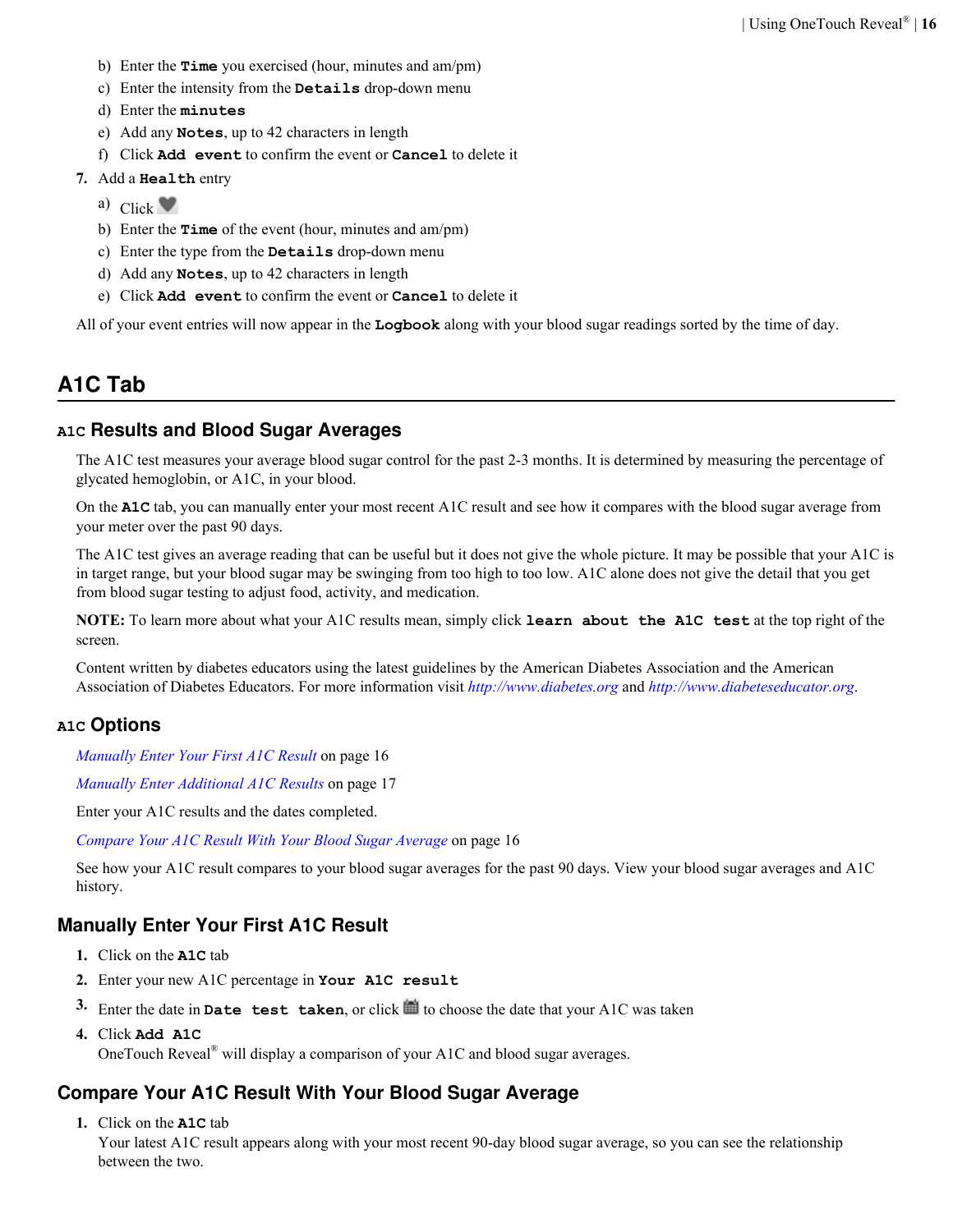<span id="page-16-0"></span>**2.** Click the yellow area that appears between your A1C result and average

Here you can see any patterns in your blood sugar readings that have been detected, and see what might be causing them.

**3.** Click on the pattern icon to view a message with more information about this comparison

To see all of the A1C results you have entered into OneTouch Reveal® , click **view A1C history**.

To see all of your blood sugar averages, click **view averages** under the meter average on the right.

## **Manually Enter Additional A1C Results**

- **1.** Click on the **A1C** tab
- **2.** Click **add new A1C** located on the right side under the most recent A1C value The A1C input field will open above.
- **3.** Enter your new A1C percentage in **Your A1C result**
- **4.** Enter the date in **Date test taken**, or click  $\mathbf{m}$  to choose the date that your A1C was taken
- **5.** Click **Add A1C**

# **Visiting your doctor?**

### **Reports for Doctor Visits**

Take printed information about your blood sugar readings to your doctor. These reports may be helpful during your appointment.

**Visiting your doctor?** is an option that appears on every OneTouch Reveal® screen. Here, you can easily print a discussion guide along with a copy of all the reports you selected for printing when you set up your OneTouch Reveal® account for the first time.

### **Print Reports and a Discussion Guide for Your Doctor**

**1.** Click **Visiting your doctor?**

The **Be prepared for your visit** screen will appear.

**2.** Click **Download reports**

To include reports, be sure to click the box next to **Include reports for your doctor** before you click **Download reports**.

At any time, you have the option to change the list of reports you want to print for your doctor visits by clicking on **settings** then **Preferred Reports to Print** and selecting your reports. See *[Edit Report Options](#page-10-0)* on page 11 for more information.

# **Reports Tab**

### **Reports Tab**

The **Reports** tab lets you decide how to view, print and save your reports. Your **Select a Default Report**, the one you selected in **Preferred Reports to Print**, is the report that is displayed whenever you go to the **Reports** tab.



**WARNING:** Reports are intended to be used by your healthcare professional only. Please review your reports with your healthcare professional prior to making any changes to your diabetes care regimen.

#### **Reports Tab Options**

*[View a Different Report](#page-17-0)* on page 18

See a different report than the one currently displayed on the tab.

*[Change the Date Range for a Report](#page-17-0)* on page 18

You can change the number of days of data  $(14, 30, 90$  days or custom range) you want included in most reports.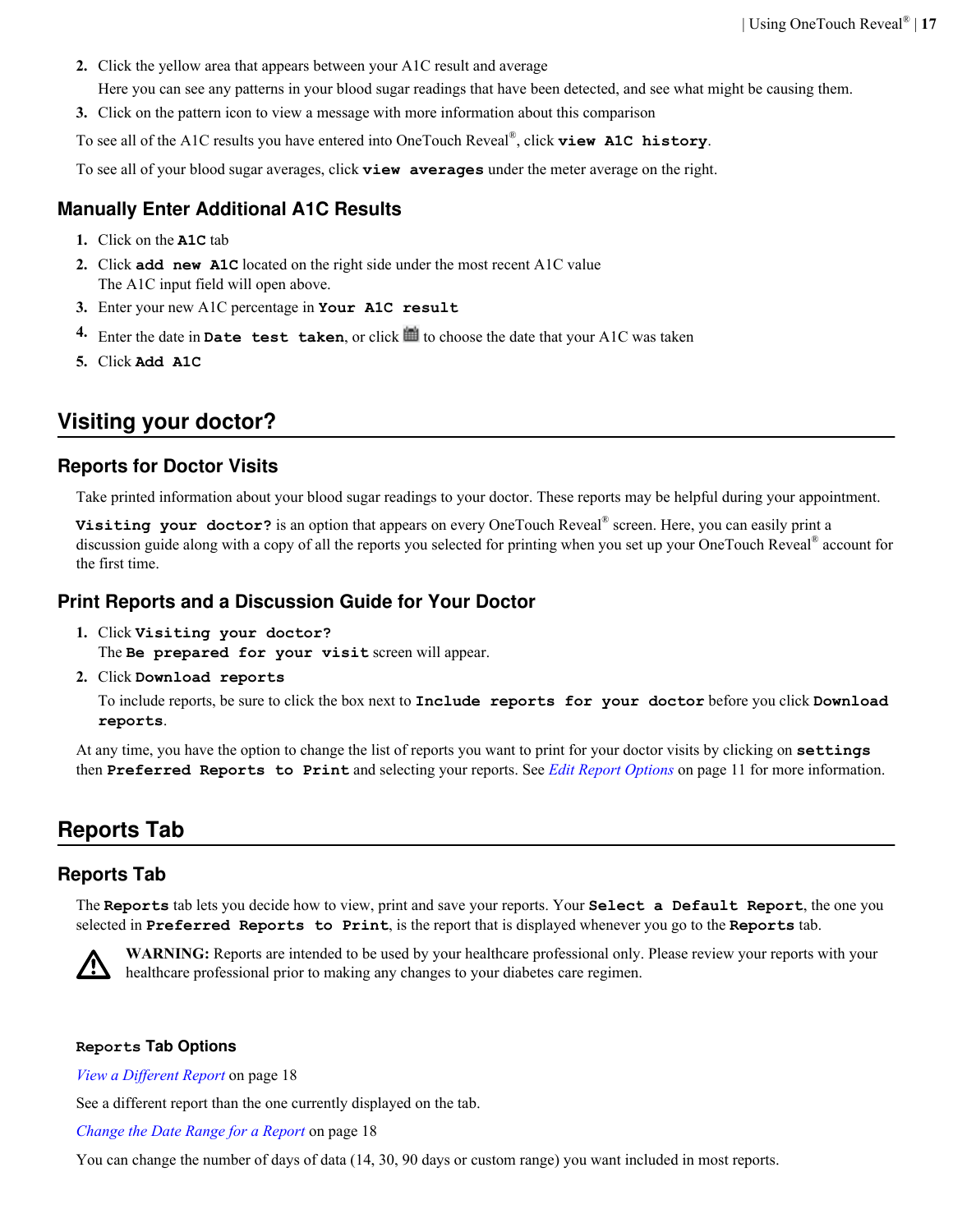<span id="page-17-0"></span>*Download a Report* on page 18

You have the option to print the report you are currently viewing.

**NOTE:** If your healthcare professional does not currently use the OneTouch Reveal® web application, print a copy of *[Report](#page-27-0) [Details for your Healthcare Professional](#page-27-0)* on page 28 and review it with them. Together, you can decide on the reports to bring to future office visits.

If you want to set preferences for your reports, see *[Report Options](#page-10-0)* on page 11.

## **Reports Tab Options**

#### **View a Different Report**

Whenever you open the **Reports** tab, your default report appears. All other reports can be viewed and printed from this tab.

- **1.** Click the arrow next to the name of the report currently displayed
- **2.** From the pop-up screen, select the report you want to view

The new report is displayed.

#### **Change the Date Range for a Report**

While viewing a report, you can change the date range for the report. The date range is the number of days of data (14, 30, 90 days or custom range) you want included in each report.

**NOTE:** Date ranges are not applicable for the Pump Settings at Last Data Transfer report.

**1.** Click the calendar icon  $(\overline{3})$  next to the current date range

The **Choose a Date Range** pop-up screen appears and displays 3 calendar months, with the current month in the middle. Use the arrow buttons if you want your date range to include data from a different 3 month period.

You can perform the following actions:

- **2.** Select a 14, 30 or 90 day range
	- a) Select the date range (**14 days**, **30 days** or **90 days**)
	- b) In the calendar boxes, click the end date for the range

The selected date range now appears in the calendar as shaded blue boxes.

- **3.** Select a custom range
	- a) Select **Custom**

b) In the calendar boxes, click both the start and end dates for the custom range (not to exceed 90 days)

The selected date range now appears in the calendar as shaded blue boxes.

**4.** When finished, click **Apply**

#### **Download a Report**

You have the option to download a single report (the one currently displayed).



**WARNING:** Reports are intended to be used by your healthcare professional only. Please review your reports with your healthcare professional prior to making any changes to your diabetes care regimen.

#### Click the **Download report** button

A single PDF is created that contains your report that you can view, print and save.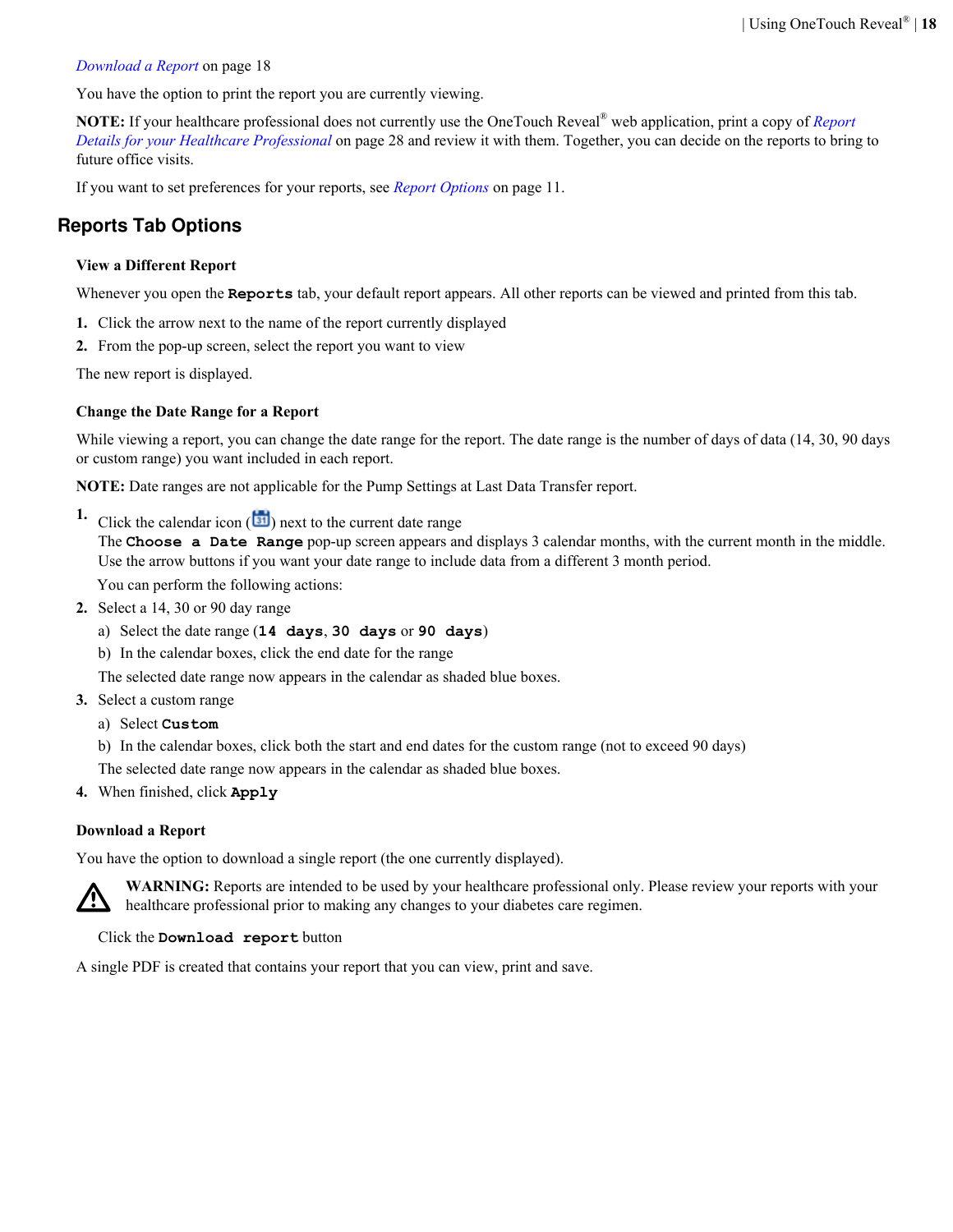# <span id="page-18-0"></span>**Chapter**

# **Data Transfer**

# **Data Transfer**

The OneTouch Reveal<sup>®</sup> web application uses data collected from one or more supported devices to generate reports. In order to transfer data using the Data Transfer Tool, you must first install the Data Transfer Tool.

A link to Data Transfer Tool installation is provided during email confirmation when your OneTouch Reveal® account is created. In addition, once you have signed in, a link to download and install the Data Transfer Tool can be found in **help**.

**NOTE:** For a complete list of supported devices, please click on the following link:

*[OneTouchReveal.com/support/en\\_US/](https://OneTouchReveal.com/support/en_US/)*

# **Install the OneTouch Reveal® Data Transfer Tool**

The Data Transfer Tool provides a way to transfer data from a supported device to the OneTouch Reveal® web application and must be installed before you can transfer data.

**NOTE:** You must have a OneTouch Reveal® account to use the Data Transfer Tool.

The Data Transfer Tool was installed during your initial account setup. However, if you ever need to re-install the Data Transfer Tool, please follow these instructions.

- **1.** *[Sign In](#page-5-0)* on page 6 to your OneTouch Reveal® account
- **2.** Click **help**

It is located at the top right corner of every screen.

- **3.** Click the **Download** button under **Data Transfer Tool**
- **4.** Follow the prompts to complete installation
- **5.** Be sure that a OneTouch® USB cable is not connected to your computer and click **OK**
- **6.** Follow the on-screen instructions to complete the installation

Select the appropriate devices.

A pop-up screen will appear when the installation is complete. If desired, check **Create a Desktop Icon** to place a shortcut on your desktop. You can also choose to launch the Data Transfer Tool when you start your computer.

**7.** Click **Finish**

**NOTE:** After installation, you may be prompted to re-start your computer.

# **Transfer Data from a Device Using the Data Transfer Tool**

You can only transfer data to the OneTouch Reveal® web application from a supported device. For a complete list of supported devices, connection instructions, and other information about each device, please, click on the following link: *[OneTouchReveal.com/support/en\\_US/](https://OneTouchReveal.com/support/en_US/)*. Be sure you are using the correct cable for the device to transfer data.

**NOTE:** If you are using a non-OneTouch® meter, be sure to follow the instructions for installing the cable and drivers as described in your Owner's Booklet.

**1.** Connect the device to your computer, using the appropriate cable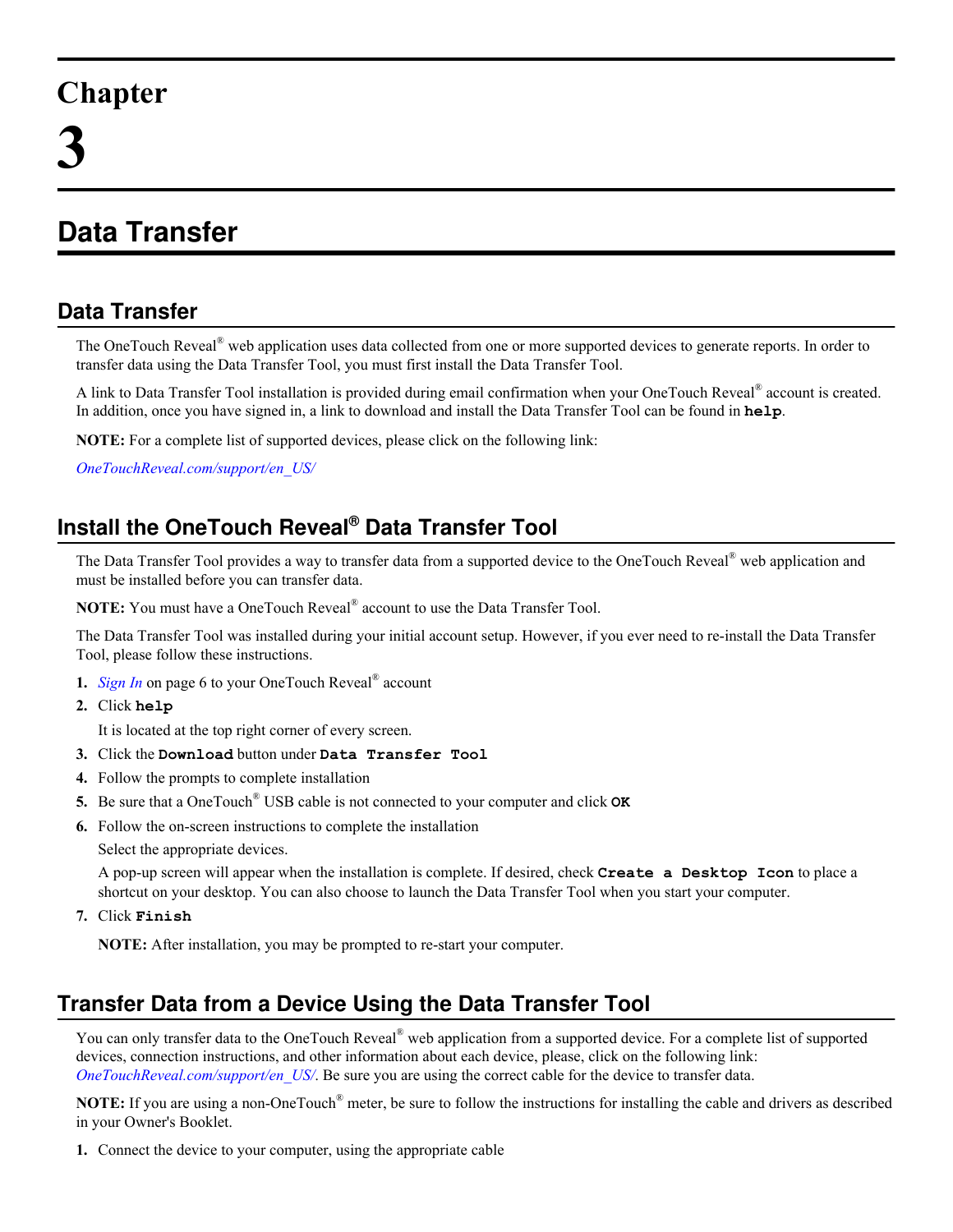<span id="page-19-0"></span>Open the OneTouch Reveal® Data Transfer Tool and select **Detect Now**. The OneTouch Reveal® Data Transfer Tool will search for the device. When the device is found, a confirmation screen will appear.

- **2.** Sign in to the OneTouch Reveal® web application using your username and password This step will be skipped if you provided this information previously and chose to remember your sign in information.
- **3.** Click **Confirm** to transfer data

**NOTE:**

- If the time set in the device and in the computer differ by more than 15 minutes, a pop-up screen will prompt you to synchronize them. Click **Yes** if you want the device time to match the computer time. This screen will not appear if you choose to always synchronize them on the **Settings** tab.
- When data is being transferred, you can click **Cancel** at any time to stop the transfer of all data for any reason. No data is stored in the OneTouch Reveal<sup>®</sup> web application until the data transfer is complete.
- **4.** A pop-up screen appears when the transfer is complete, click **OK**

## **Data Transfer Tool Menu**

You can access the most commonly used Data Transfer Tool settings by right clicking the Install Data Transfer Tool icon ( $\ddot{\bullet}$ ) in the system tray (PC) or system dock bar (Mac).

#### **Settings**

Clicking **Settings** will open the Data Transfer Tool's **Settings**, **Sign In Info**, **Devices** and **Help** tabs. See *[Customize](#page-20-0) [the Data Transfer Tool Settings](#page-20-0)* on page 21 for instructions on changing these settings.

#### **Detect Now**

When you select **Detect Now**, the Data Transfer Tool will begin searching for a supported device that is connected to your computer.

#### **Update Animas® Pump Food Database**

The **Update Animas® Pump Food Database** menu choice allows you to update the food database on your Animas® Insulin Pump or OneTouch Ping® Meter Remote. When you select **Update Animas® Pump Food Database**, you will be prompted to connect your device (see *[Transfer Data from a Device Using the Data Transfer Tool](#page-18-0)* on page 19). Follow the prompts in the Data Transfer Tool to update the food database. Disconnect the pump from your body, then connect the pump to your computer. Do not allow the pump to turn off while performing this update.

#### **Enable/Disable**

In the **Device Communication Settings** on the **Settings** tab, the **Enable**/**Disable** menu choice allows you to change the **Device Detection** selection. If **Disable automatic device detection** is deselected, the Data Transfer Tool will automatically search for a device.

#### **View logs**

When you select **View logs**, you see technical information regarding a data transfer.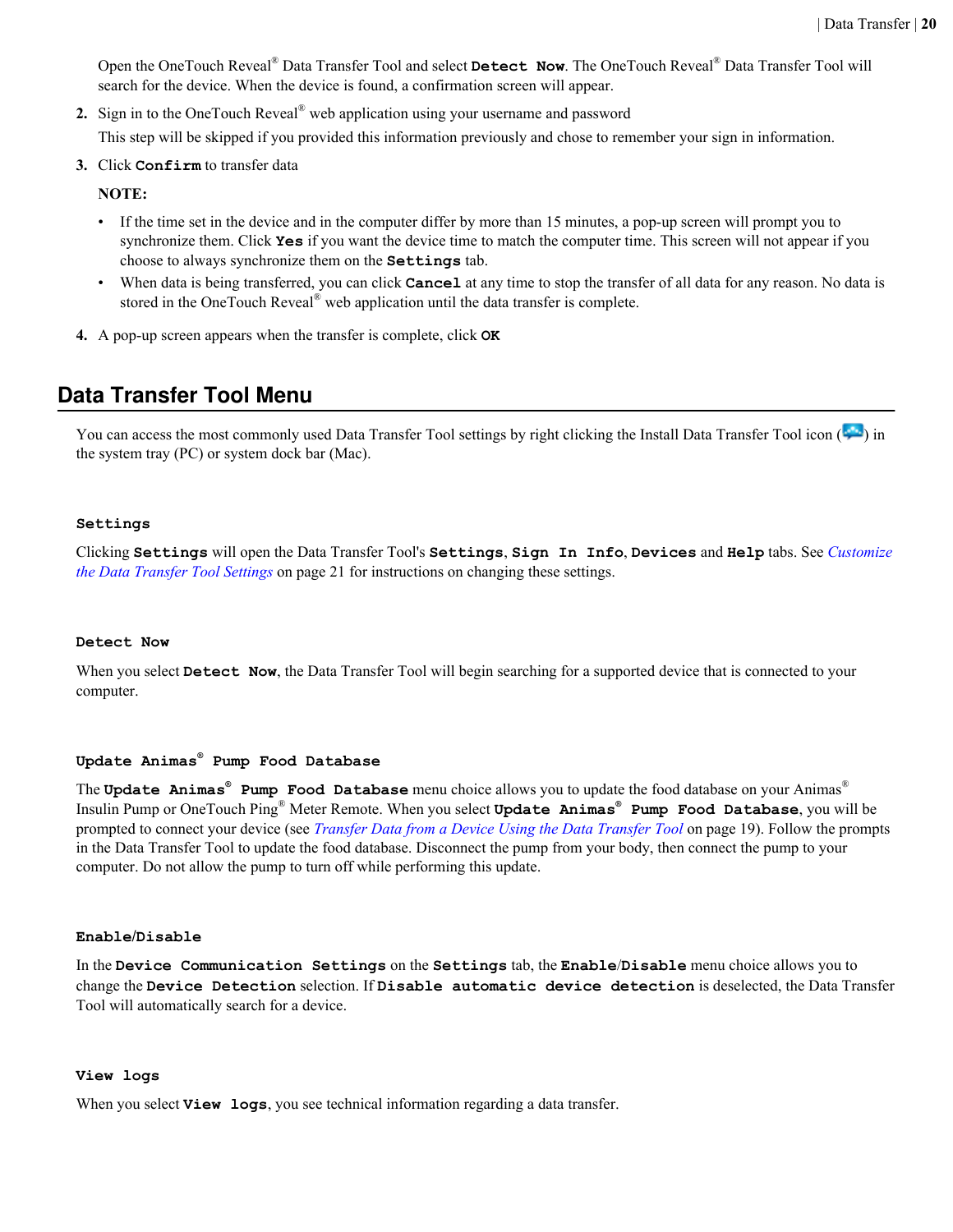#### <span id="page-20-0"></span>**Clear Device**

The Data Transfer Tool can be used to clear the stored data from some supported devices. See *Clear Device Using Data Transfer Tool* on page 21 for instructions.

#### **Help**

Provides a link to this User Manual and other contact information for assistance.

#### **Exit**

Closes the Data Transfer Tool application.

# **Clear Device Using Data Transfer Tool**

The Data Transfer Tool can be used to clear the data stored in some supported devices. For a list of devices and their ability to have data cleared, please, click on the following link: *[OneTouchReveal.com/support/en\\_US/](https://OneTouchReveal.com/support/en_US/)*.

Once cleared, the data will only be available through the OneTouch Reveal<sup>®</sup> web application.

**1.** Connect the device to your computer, using the appropriate cable

Open the OneTouch Reveal® Data Transfer Tool and select **Detect Now**. The OneTouch Reveal® Data Transfer Tool will search for the device. When the device is found, a confirmation screen will appear.

- **2.** Right-click the **Data Transfer Tool** icon  $(\cdot)$  in your system tray (PC) or system dock (Mac)
- **3.** Click **Clear Device** on the pop-up menu
- **4.** Click **Clear Device** to permanently clear data from the device A pop-up screen will confirm the data is being cleared.
- **5.** Click **OK** to close the confirmation message

# **Customize the Data Transfer Tool Settings**

The Data Transfer Tool is installed with default settings that you can customize by opening the Data Transfer Tool and changing the **Settings**, **Sign In Info**, **Devices** and **Help** tabs.

#### **Settings tab**

On the **Settings** tab you can customize these options:

• Show the OneTouch Reveal<sup>®</sup> startup screen whenever the Data Transfer Tool starts.

You can use the **Device Communication Settings** to configure the Data Transfer Tool's ability to automatically detect a supported device when it is connected to your computer.

- Check the box if you want to **Disable automatic device detection**. If **Disable automatic device detection** is deselected, the Data Transfer Tool will automatically search for a device.
- Use the arrows to change the **Poll Interval** (how often the Data Transfer Tool searches for a connected device).
- Use the **Port** drop-down list if you want to specify the port to be used for the device connection. Select **Auto Search** if you want the Data Transfer Tool to search all available ports for a connected device.

Use the **Clock Synchronization Settings** to choose whether you want to automatically match the time set in the device to the time set in the computer, when the difference is more than 15 minutes.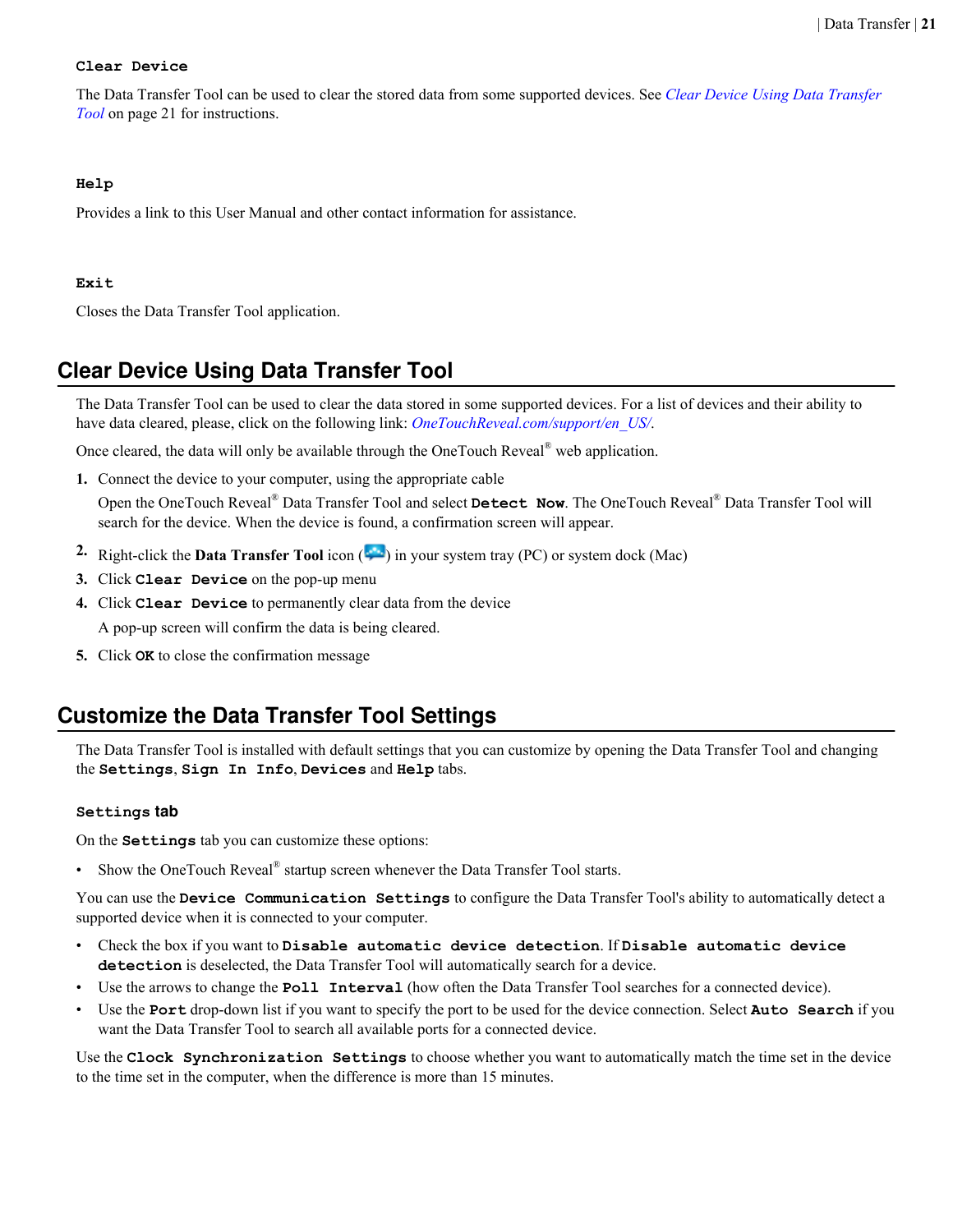#### **Sign In Info tab**

You can configure the Data Transfer Tool to sign you into the OneTouch Reveal<sup>®</sup> web application without entering your username and password each time you transfer data. To enable automatic sign in, check the box and enter the required **Username** and **Password** information.

#### **Devices tab**

On the **Devices** tab, you can select the appropriate devices you use.

#### **Help tab**

The **Help** tab provides a link to this User Manual and other contact information for assistance.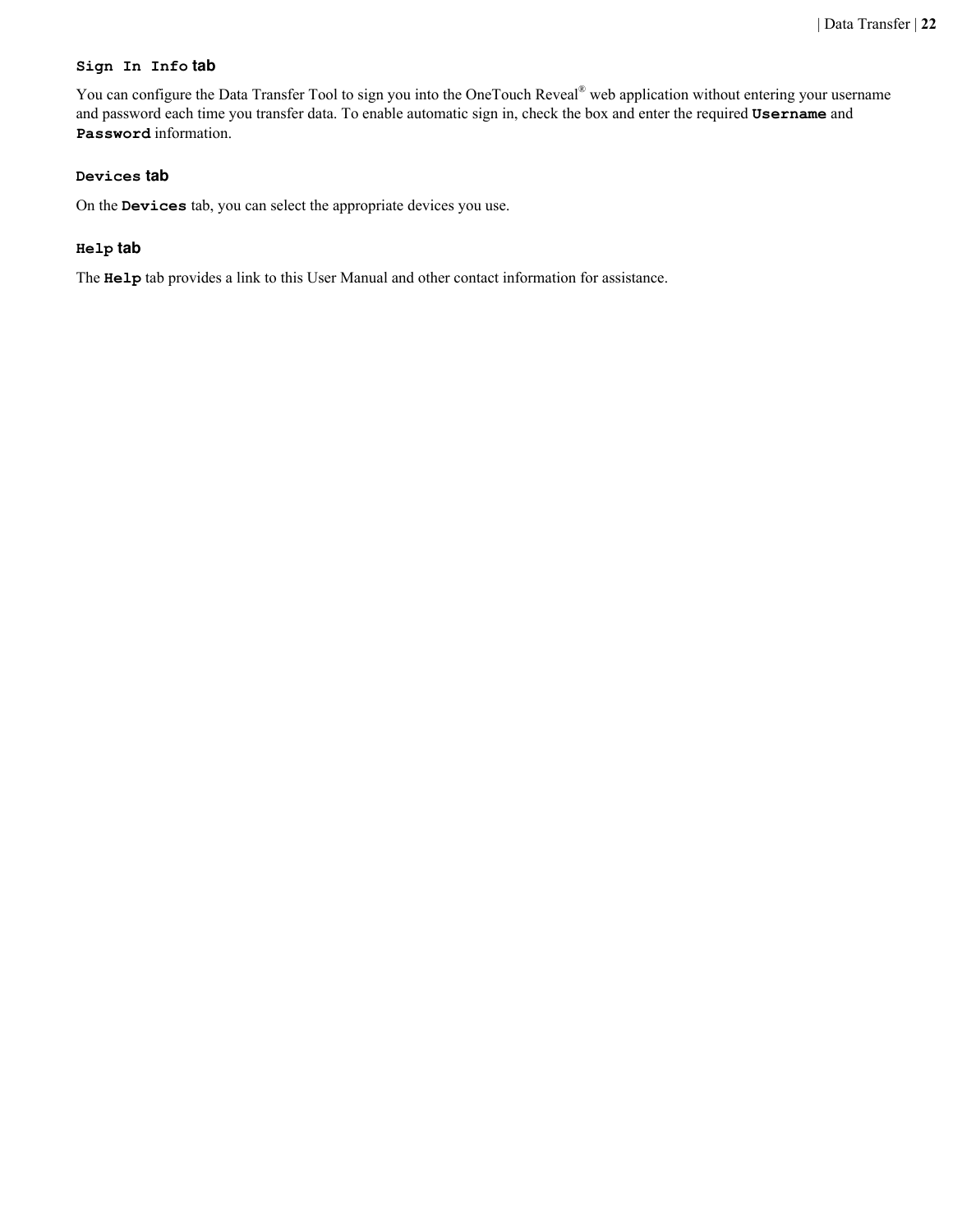# <span id="page-22-0"></span>**Chapter**

# **Resources**

# **Resources**

This section contains additional information that may be helpful.

**NOTE:** When the term glucose is used throughout the manual, this is referring to blood sugar or Continuous Glucose Monitoring (CGM) data.

# **Glossary**

This Glossary defines the terms used in the OneTouch Reveal® web application and its User Manual as well as some common health terms associated with diabetes.

## **Adherence Analysis Report**

A OneTouch Reveal<sup>®</sup> report that provides an overview of adherence data to blood sugar testing and pump activities, for a selected date range.

## **Average Daily Risk Range (ADRR)**

A measurement of the variability in blood sugar fluctuations. The range uses a scale of 0-60. A measurement of 0-19 represents a low risk, a measurement of 20-39 represents a medium risk, and a measurement of 40-60 represents a high risk.

## **Basal dose**

The continuous amount of insulin the body needs throughout the day.

## **Blood Sugar or Blood Glucose (BG)**

Refers to sugar (glucose) results taken from a blood sample. "Blood Sugar", "Blood Glucose" or its abbreviation (BG) are used in reports to identify these results.

## **Bolus dose**

The additional units of insulin needed to cover carbohydrates, or to correct a high blood sugar level.

## **Cannula**

A flexible tube that is inserted into a body cavity, duct or vessel to drain fluid or administer a substance such as a medication (e.g., insulin).

## **Continuous Glucose Monitoring (CGM)**

See integrated continuous glucose monitoring (CGM) device.

## **Coefficient of Variation**

The coefficient of variation (CV) is defined as the ratio of the standard deviation (SD) to the mean (average), expressed as a percentage: %CV=100 X SD/Mean.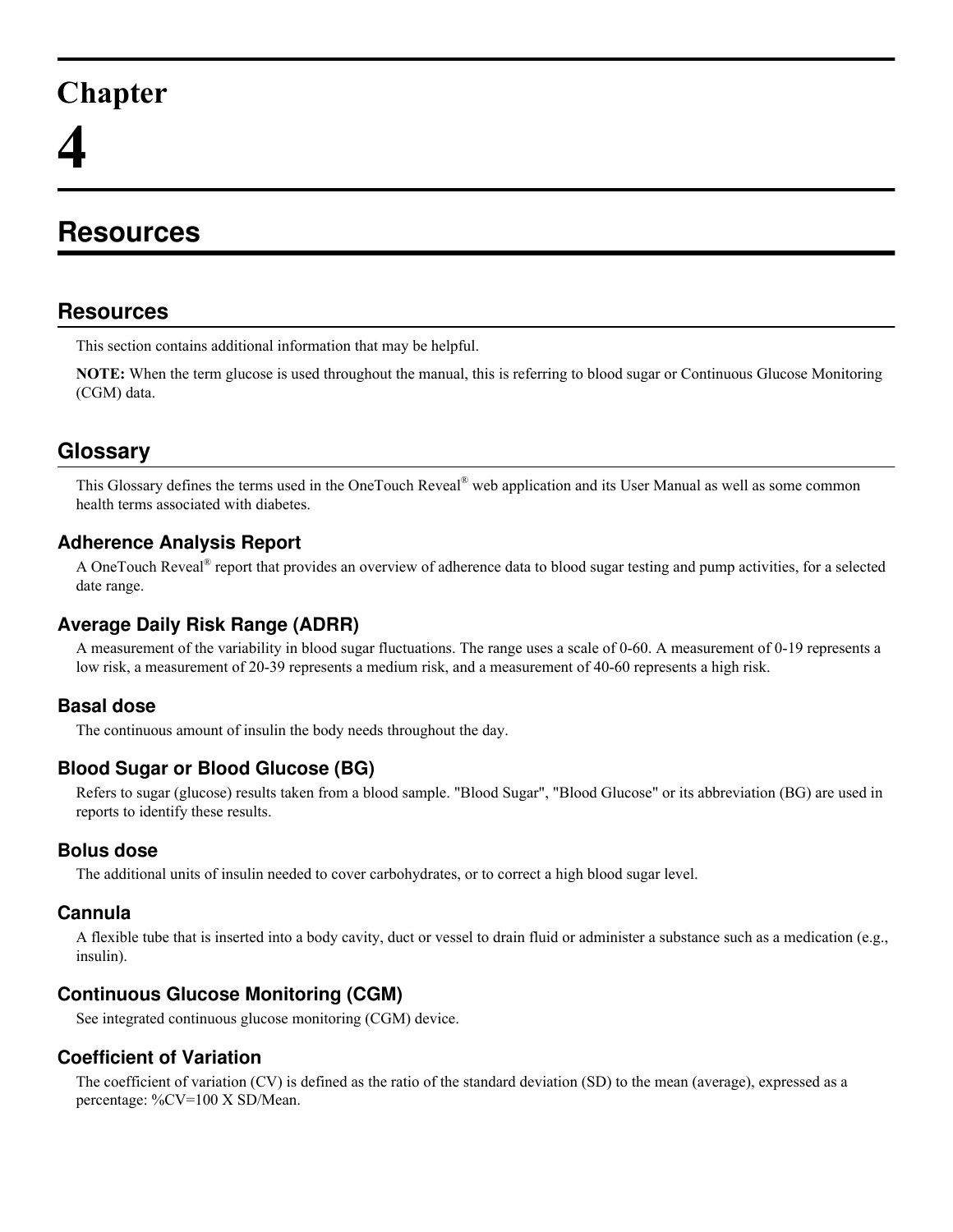# **Data List Report**

A OneTouch Reveal<sup>®</sup> report that provides a tabular view of all data captured by the device for a selected date range, displayed in chronological order.

## **Data record**

A unit of information in the OneTouch Reveal® web application, such as a blood sugar reading, insulin dose or other information (e.g., name).

## **Date range**

The number of days of data (14, 30, 90 days or a custom range) contained in each OneTouch Reveal® report.

## **Default Report**

The OneTouch Reveal® report shown first whenever you open the **Reports** tab. The default report can be changed to any other report at any time.

## **Defaults**

Refers to blood sugar target ranges or report options that are pre-set in the OneTouch Reveal® web application.

## **Details by Day of Week Report**

A OneTouch Reveal® report that provides a summary of blood sugar readings, insulin and carbohydrate intake by day of week, for a selected date range.

# **Details by Time of Day Report**

A OneTouch Reveal® report that provides a summary of blood sugar readings, insulin and carbohydrate intake by time of day, for a selected date range.

### **Device**

Blood glucose meter, insulin pump or insulin pump with an integrated CGM device that can transfer data to the OneTouch Reveal<sup>®</sup> web application.

# **Excursion Analysis Report**

A OneTouch Reveal® report that provides a listing of hyperglycemia, hypoglycemia, variability and pump patterns, for a selected date range.

## **Footnotes**

Messages that appear on the bottom of OneTouch Reveal<sup>®</sup> reports that communicate additional information.

### **Glucose average**

The arithmetic mean calculated for a set of blood sugar readings.

## **High Blood Glucose Indicator (HBGI)**

A measure for estimating hyperglycemia risk. A score of 4.5 or less indicates low risk, a score above 4.5 through 9.0 indicates a moderate risk, and a score above 9.0 indicates a high risk.

### **HIGH blood sugar readings**

When "HIGH" (or "HI") appears in a report in all capital letters it refers to blood sugar readings above the measurement range of the meter. Consult your device's Owner's Booklet for the measurement range.

### **I:C ratio**

Insulin to carbohydrate ratio. This ratio shows how many grams of carbohydrates are "covered" by each unit of insulin taken. For example an I:C ratio of 1:20 means that one unit of insulin will cover 20 grams of carbohydrates.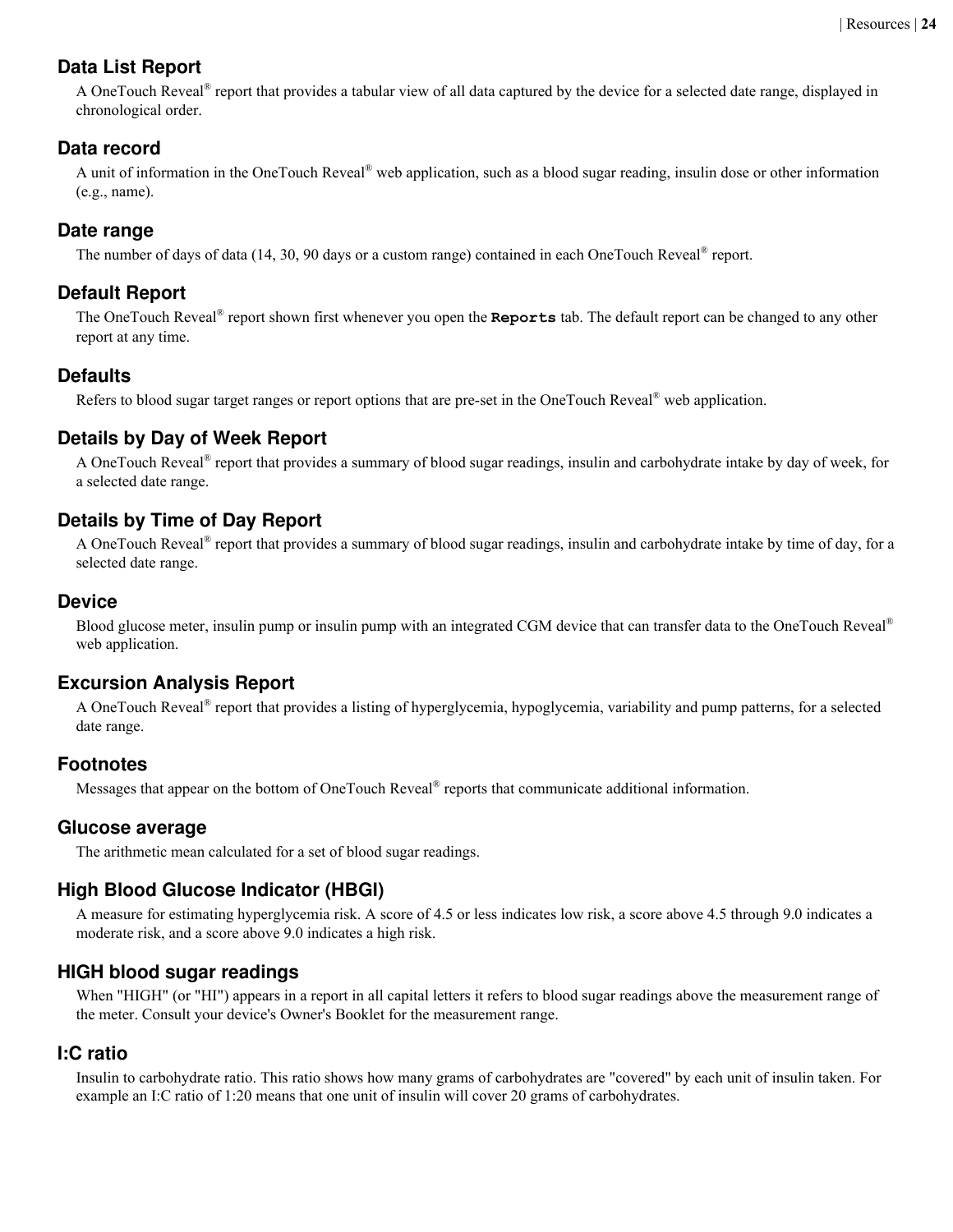## **Integrated continuous glucose monitoring (CGM) device**

A device integrated with an insulin pump that measures the blood sugar levels in the interstitial fluid on a continuous basis every few minutes.

## **Integrated Daily View Report**

A OneTouch Reveal® report that provides blood sugar readings, daily CGM tracings with basal, I:C (Insulin to Carbohydrate) ratio, ISF (Insulin Sensitivity Factor), total daily carbohydrates and insulin dose data by time of day, for a selected date range.

## **Inter-Quartile range (IQR)**

The distance between the 75th percentile and the 25th percentile. The IQR is essentially the range of the middle 50% of the data. Because it uses the middle 50%, the IQR is not affected by outliers or extreme values. The greater the distance between the 25th and 75th percentiles indicates higher variability in the data.

### **ISF**

Insulin Sensitivity Factor. ISF is the amount (measured in mg/dL) by which your blood sugar level is reduced, for each unit of insulin taken.

### **Logbook Report**

A OneTouch Reveal® report that lists blood sugar readings, pump, carbohydrate and insulin data in columns by time of day, for a selected date range.

## **Low Blood Glucose Indicator (LBGI)**

A measure for estimating hypoglycemia risk. A score of less than or equal to 1.1 indicates minimal risk, a score above 1.1 through 2.5 indicates low risk, a score above 2.5 through 5 indicates moderate risk and a score greater than 5.0 indicates high risk.

## **LOW blood sugar readings**

When "LOW" (or "LO") appears in a report in all capital letters, it refers to blood sugar readings below the measurement range of the meter. Consult your device's Owner's Booklet for the measurement range.

### **Median**

The middle value in a data set (taken as the average of the two middle values when the sequence has an even number of values).

### **Meter ID**

A serial number that is stored in the memory of each meter. The OneTouch Reveal® web application retrieves the meter ID number when transferring meter readings so that it can keep track of the meter from which the data originated.

## **Patient Summary Report**

A OneTouch Reveal® report that provides an overview of blood sugar patterns and excursions, testing and dosing regimens, and key comparative statistics for a selected date range.

### **Pattern Messages**

Messages that appear in OneTouch Reveal® reports that may help your healthcare professional identify trends in patient data.

### **PDF**

A document format (portable document format) that can be opened and viewed using Adobe® Reader®.

## **Poll Interval**

The time between the polling sessions. Polling sessions are used by the software to look for connected devices on the computer.

# **Pump Settings at Last Data Transfer Report**

A OneTouch Reveal<sup>®</sup> report that provides a view of the pump settings at the time of the last data transfer.

## **Settings**

Customize OneTouch Reveal® reports or blood sugar target ranges to meet your needs.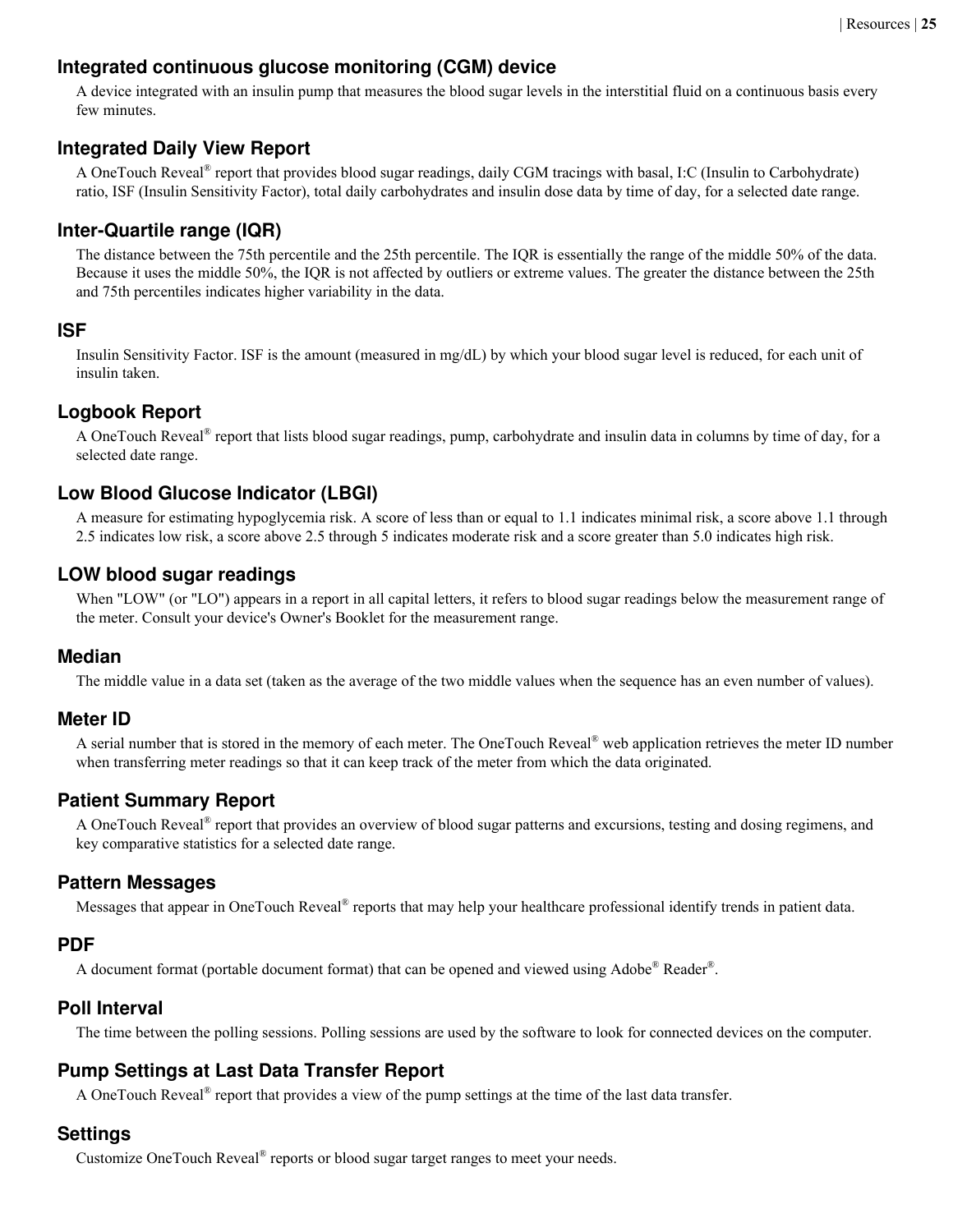## <span id="page-25-0"></span>**Schedule**

A 24-hour day divided into eight time periods that can be customized to meet an individual's personal daily routine.

# **Standard Deviation (SD)**

A measure of dispersion; i.e., how much the readings in a certain set are scattered around the mean. A low standard deviation means that the readings are tightly clustered, and a high standard deviation means that they are widely scattered.

## **Tags**

A note that is attached to a reading to further identify the data. The tag may indicate that the result is a Before Meal, After Meal, Fasting or Bedtime reading.

## **Target Range**

The range (upper and lower limits) of preferred blood sugar levels.

## **Time Period**

The eight periods within a 24-hour period used to organize data transferred to the OneTouch Reveal® web application.

## **Tooltip**

Additional information that appears when moving the mouse cursor over a text field or icon. Not all text fields or icons have tooltip information.

## **Transfer**

The procedure that moves data from a meter or insulin pump to the OneTouch Reveal<sup>®</sup> web application.

### **Unit of measure**

Refers to mg/dL. Blood sugar readings are reported in mg/dL.

# **Supported Devices**

For a complete list of supported devices, please click on the following link: *[OneTouchReveal.com/support/en\\_US/](https://OneTouchReveal.com/support/en_US/)*. You can transfer data from all listed devices and connection instructions are also provided under this page. This also serves as a reference for the features and functions available for each supported device.

To find a list of devices that are supported by the OneTouch Reveal<sup>®</sup> web application, right click the Data Transfer Tool icon ( $\ddot{\ddot{\cdot}}$ ) in the system tray (PC) or system dock bar (Mac). Select **Settings** then **Devices**. You can then see a list of devices that are supported in your country.

# **Troubleshooting**

Use this troubleshooting section if you experience difficulty using the OneTouch Reveal<sup>®</sup> web application or the transfer of data. The troubleshooting section lists the most common problems and solutions. If you are not able to resolve the issue, try refreshing your browser. If the issue remains, please Email CustomerService@LifeScan.com or call 1 866 693-0599 for OneTouch Reveal<sup>®</sup> technical support.

## **Unable to transfer data from a device to the OneTouch Reveal® Web Application via the Data Transfer Tool**

If communication fails between the device and the OneTouch Reveal<sup>®</sup> web application, check the following:

- Make sure you have the OneTouch Reveal® Data Transfer Tool installed. The Data Transfer Tool must be installed in order to transfer data from a supported device to the OneTouch Reveal® web application. See *[Install the OneTouch Reveal Data](#page-18-0) [Transfer Tool](#page-18-0)* on page 19 for more information.
- Make sure that the cable used to transfer data is connected securely to your computer and to the device.
- Make sure you have the cable recommended by the device manufacturer for transferring data. See the Owner's Booklet for the device for more information.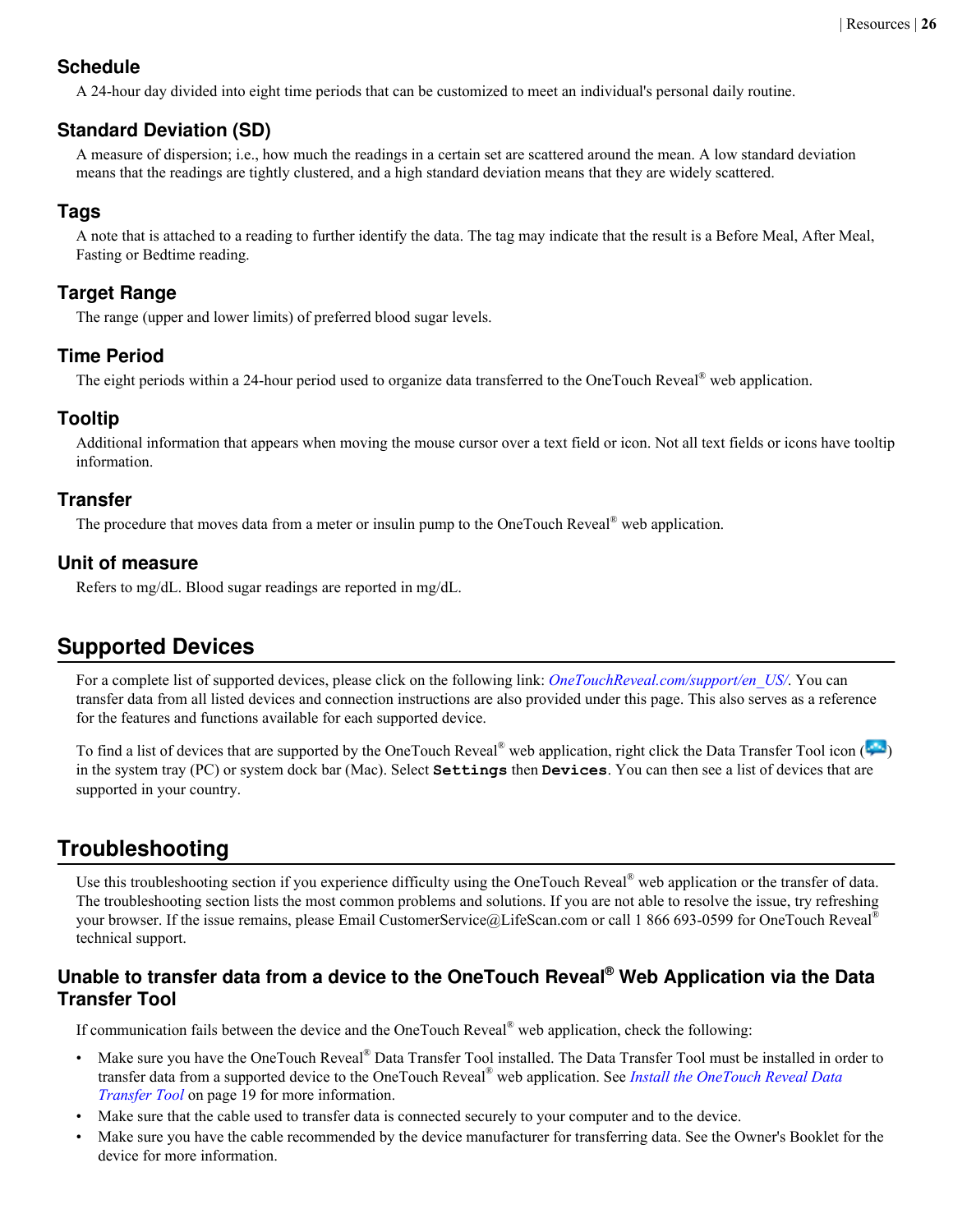- <span id="page-26-0"></span>Make sure you are transferring data from a supported device. For a complete list of supported devices, please, click on the following link: *[OneTouchReveal.com/support/en\\_US/](https://OneTouchReveal.com/support/en_US/)*.
- Make sure the device is set to transfer data. As a general guideline, pumps usually need to be in the suspend mode and most meters need to be turned off to transfer data. For a complete list of supported devices, please, click on the following link: *[OneTouchReveal.com/support/en\\_US/](https://OneTouchReveal.com/support/en_US/)*.
- Make sure the OneTouch Reveal® Data Transfer Tool is set to automatically detect the device. See *[Customize the Data](#page-20-0) [Transfer Tool Settings](#page-20-0)* on page 21 for more information.
- Select **Detect Now** from the menu of the Data Transfer Tool to actively search for the device. This menu appears when you right-click on the Data Transfer Tool icon. See *[Data Transfer Tool Menu](#page-19-0)* on page 20 for more information.

## **Unable to access the OneTouch Reveal® Web Application**

If you are unable to access the OneTouch Reveal<sup>®</sup> web application, check the following:

- The OneTouch Reveal<sup>®</sup> web application may temporarily be unavailable. If this is the case, a message will appear notifying you to try to sign in again in a few minutes. If the problem persists, contact Customer Service. See *[Technical Support](#page-3-0)* on page 4 for contact information.
- A firewall might be preventing you from accessing the site. Contact your computer support personnel or contact Customer Service. See *[Technical Support](#page-3-0)* on page 4 for contact information.

## **No data appears in OneTouch Reveal® reports**

It's possible that data may appear to be missing (e.g., no data available) when viewing or printing reports over a given date range. Reasons data may appear to be missing include:

- You selected a report date range where no data exists. Select a new date range for the report.
- Data was removed during or after data was transferred. When the date in the device is set incorrectly (e.g., there are readings with timestamps with future dates), the OneTouch Reveal<sup>®</sup> web application provides the option to remove those data points with the inaccurate timestamps. Please check the date setting in the device and review the *[Data List Report](#page-33-0)* on page 34.

#### **Unsupported third party software**

The third party software on your computer must be listed in the System Requirements on *[OneTouchReveal.com/support/en\\_US/](https://OneTouchReveal.com/support/en_US/)*. You may receive a message from your web browser or the Adobe® Reader® when you are using an unsupported version.

### **You have forgotten your username or password and cannot sign in to the OneTouch Reveal® Web Application (locked account)**

An account is locked when you make five attempts to sign in with an invalid username and password combination. The system will lock the account for 15 minutes. Then, you can attempt to sign in again. A valid username and password combination must be entered to access the account.

If you forgot your username or password, the OneTouch Reveal® sign in page includes the **Forgot your username or password?** link. Click the link and enter the Email address you provided when you created your account. Then, enter the Security Code. The OneTouch Reveal<sup>®</sup> web application will send you an Email with a link to reset your password. Click on the link to open a web page that includes your username and you will be able to reset your password.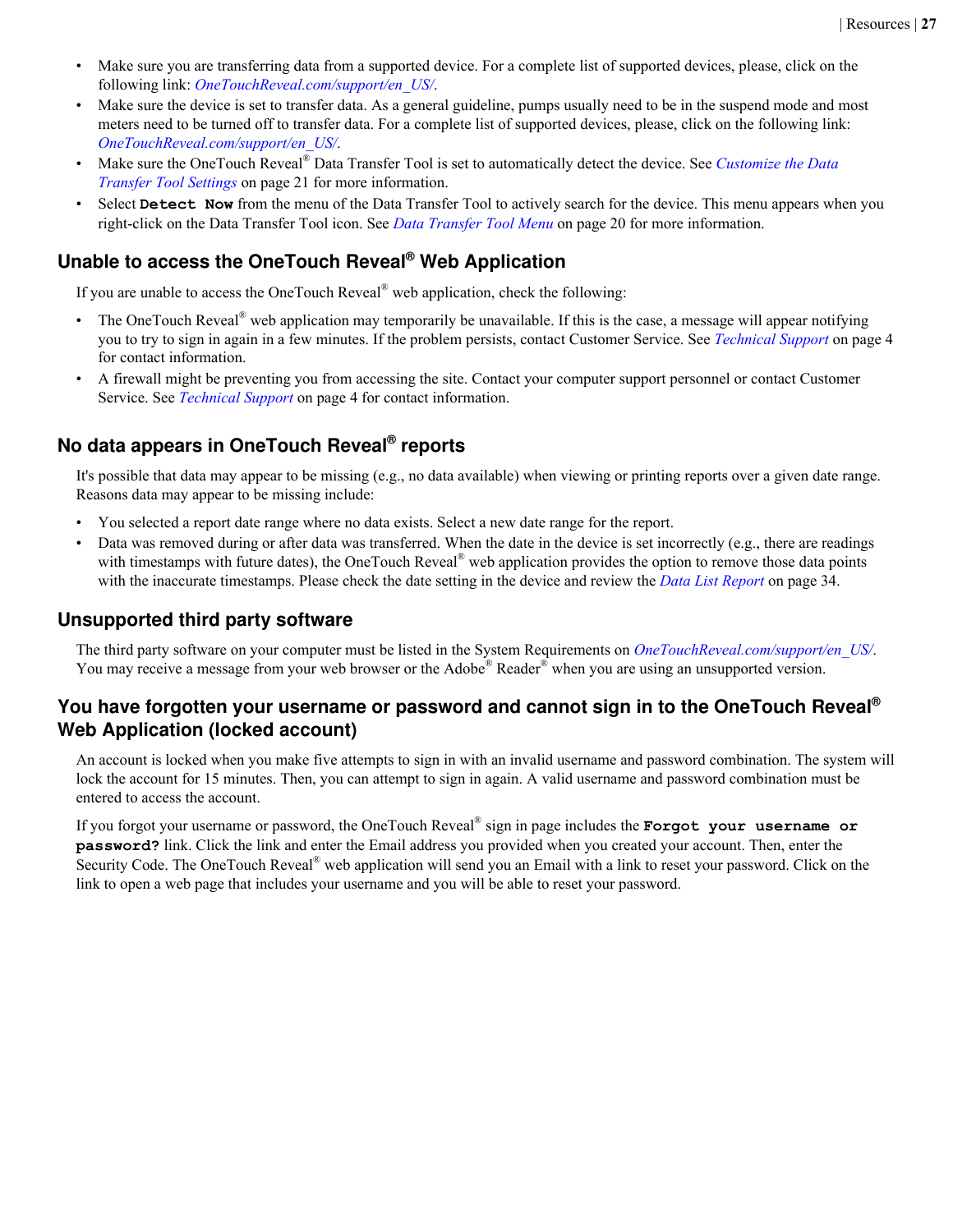# <span id="page-27-0"></span>**Chapter**

# **Report Details**

# **Report Details for your Healthcare Professional**

**NOTE:** If your healthcare professional does not currently use the OneTouch Reveal® web application, print a copy of *Report Details for your Healthcare Professional* on page 28 and review it with them. Together, you can decide on the reports to bring to future office visits.

The Report Details section provides a description for each report and an overview of the colors and symbols, pattern messages and footnotes that may appear in reports. When reports are printed, additional information such as patient identification, patient target ranges and serial number for the device are included. OneTouch Reveal® reports contain data from patient devices such as glucose meters and insulin pumps. All of the topics in this section contain information that will add to the understanding of reports.

**NOTE:** Depending upon the patient's data, the reports may appear different from the examples shown in this manual.

#### **Topics in Report Details**

*[Colors and Symbols in Reports](#page-28-0)* on page 29

OneTouch Reveal® reports use a variety of formats to present data, including graphs, charts, tables and text. Colors and Symbols are used in presenting this data. See *[Colors and Symbols in Reports](#page-28-0)* on page 29 for more information.

#### *[Pattern Messages](#page-30-0)* on page 31

The application identifies patterns and generates messages in the Patient Summary, Excursion Analysis, Adherence, Details by Time of Day and Details by Day of Week reports. See *[Pattern Messages](#page-30-0)* on page 31 for more information.

**NOTE:** Pattern messages are only generated when there is at least one glucose reading generated within the visible reporting range by a LifeScan or Animas<sup>®</sup> device.

#### *[Footnotes in Reports](#page-30-0)* on page 31

Under certain conditions, reports will contain footnotes. The footnotes provide additional explanatory text that is used to help understand the reports and the content. See *[Footnotes in Reports](#page-30-0)* on page 31 for more information.

#### **Report Descriptions**

The OneTouch Reveal<sup>®</sup> web application provides nine reports that support assessment of glucose monitoring and insulin delivery. A description of each report is also included in this section.

- *[Patient Summary Report](#page-31-0)* on page 32
- *[Excursion Analysis Report](#page-32-0)* on page 33
- *[Adherence Analysis Report](#page-32-0)* on page 33
- *[Integrated Daily View Report](#page-32-0)* on page 33
- *[Logbook Report](#page-32-0)* on page 33
- *[Pump Settings at Last Data Transfer Report](#page-33-0)* on page 34
- *[Data List Report](#page-33-0)* on page 34
- *[Details by Day of Week Report](#page-33-0)* on page 34
- *[Details by Time of Day Report](#page-34-0)* on page 35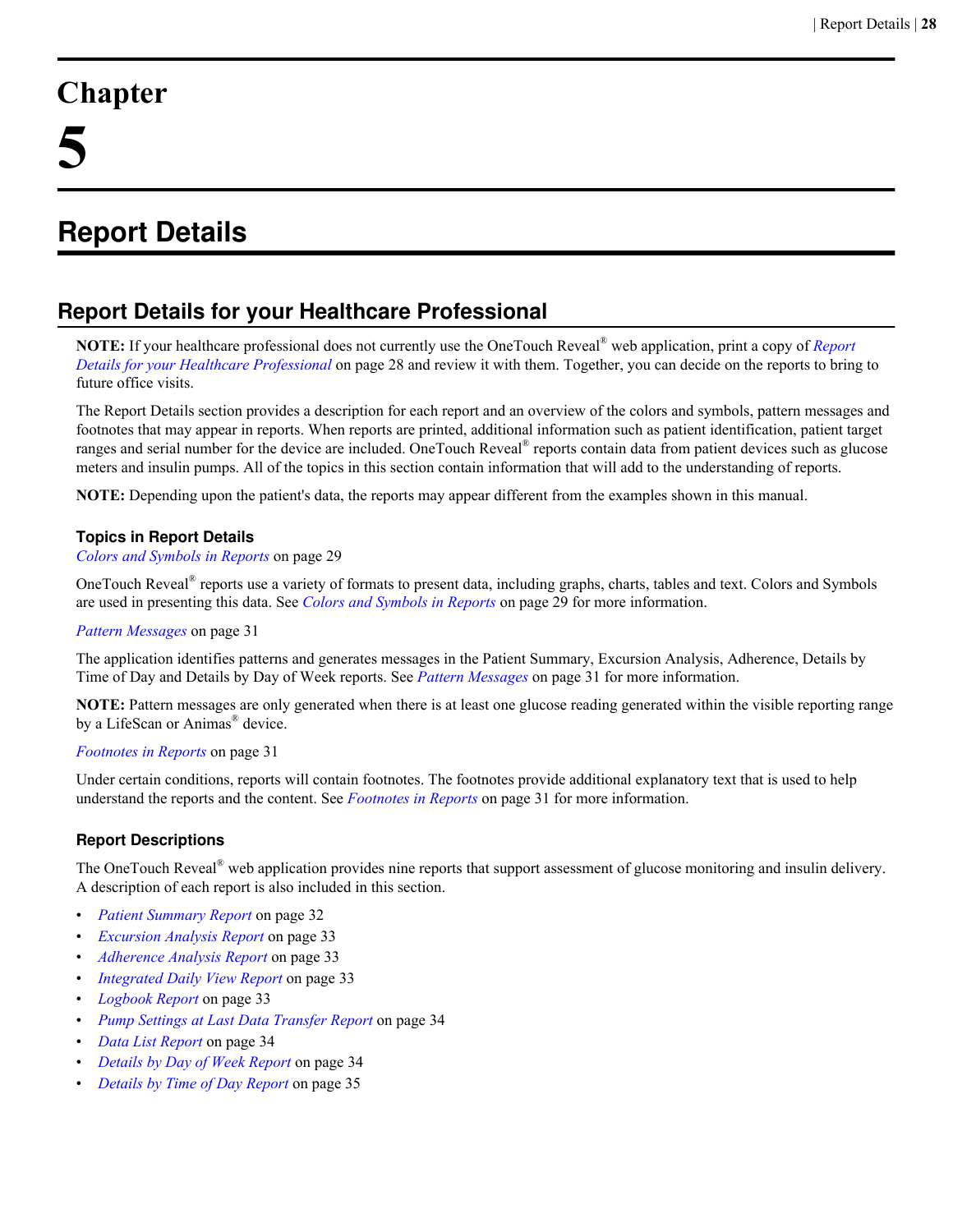# <span id="page-28-0"></span>**Colors and Symbols in Reports**

OneTouch Reveal® reports use a variety of formats to present data, including graphs, charts, tables and text. Most OneTouch Reveal<sup>®</sup> reports are organized into sections. At the top of every section is a legend for any symbol that might be used. Not all symbols are used in all reports. Different colors are also used in reports when displaying reports on screen or when printing in color. Colors may vary slightly between on-screen and printed reports. As a reference, here are the colors and symbols used in reports.

#### **Table 2: Colors and Symbols in Reports**

| <b>Property</b>           | Symbol                     |
|---------------------------|----------------------------|
| Untagged                  | Above Target               |
|                           | In Target                  |
|                           | <b>Below Target</b>        |
| <b>BG</b> Before Meal     | Above Target               |
|                           |                            |
|                           | In $\operatorname{Target}$ |
|                           | Below Target               |
| <b>BG</b> After Meal      |                            |
|                           | Above Target               |
|                           | In $\operatorname{Target}$ |
|                           | Below Target               |
| Average BG                |                            |
| Overall Targets           |                            |
| <b>BG 25th Percentile</b> | <b>Contract</b>            |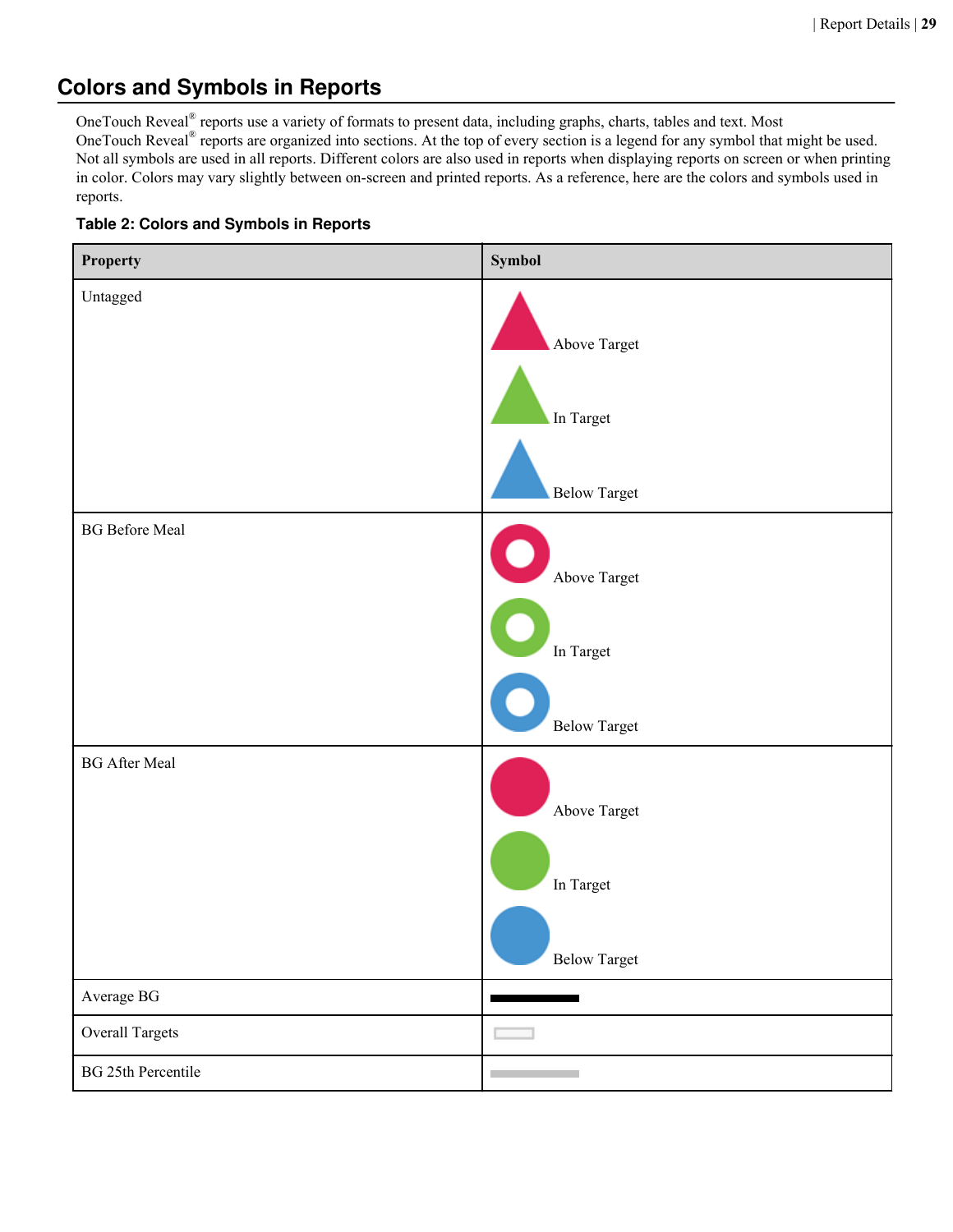| Property                     | Symbol                   |
|------------------------------|--------------------------|
| <b>BG 75th Percentile</b>    | <b>Contract Contract</b> |
|                              |                          |
| BG Calibration on CGM        | $\ddot{\textbf{r}}$      |
| Carbohydrates                |                          |
| Insulin                      |                          |
| Insulin with BG Correction   |                          |
| Insulin with Meal Correction |                          |
| Insulin with Both Correction |                          |
| Insulin with No Correction   | X                        |
| Bolus Override up            |                          |
| Bolus Override down          |                          |
| Temp Basal                   |                          |
| Suspend                      | --//--                   |
| Resume                       | -->--                    |
| Fill Cannula                 |                          |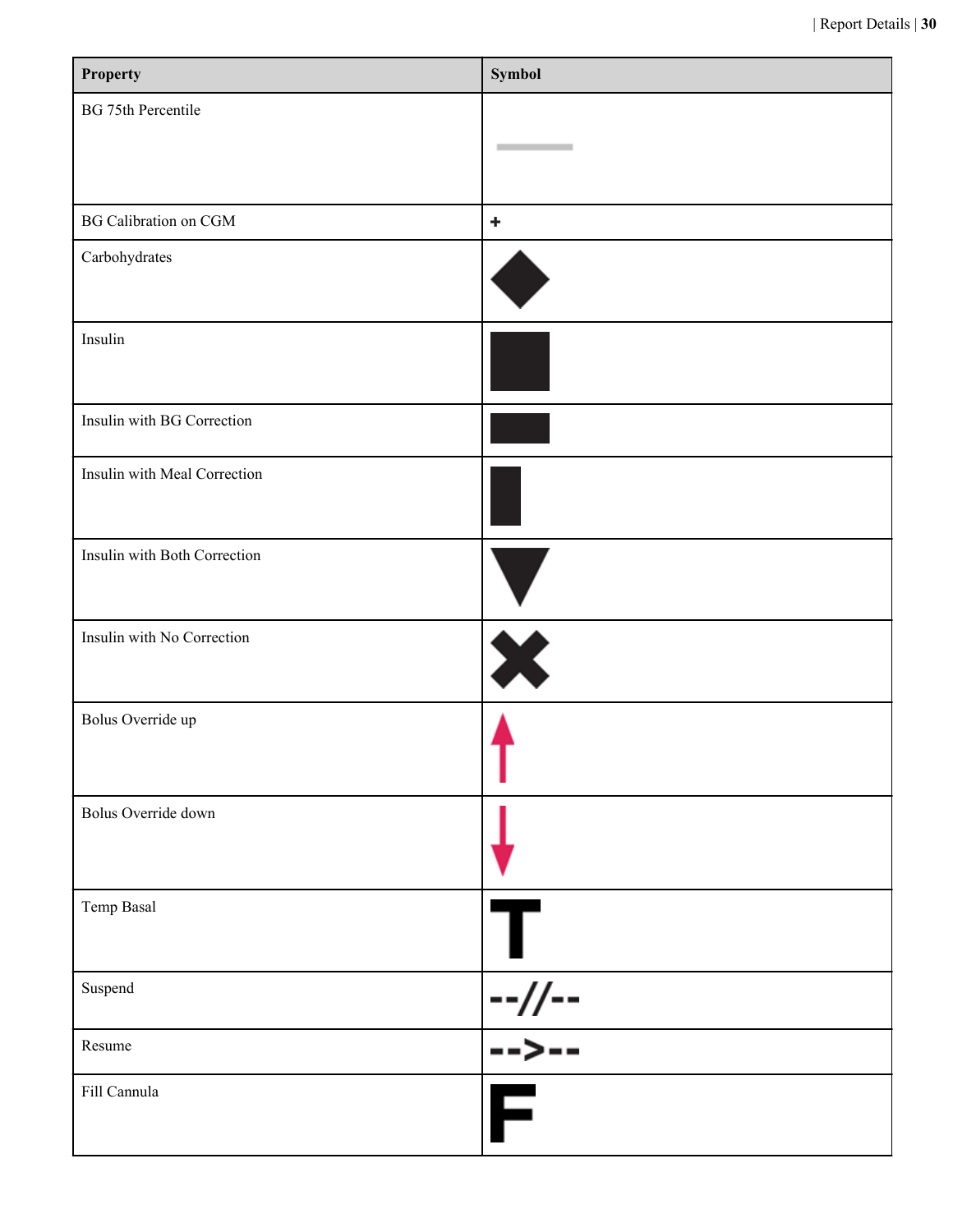<span id="page-30-0"></span>

| <b>Property</b> | Symbol       |
|-----------------|--------------|
| Prime           | $\vert$<br>D |
| Pattern         |              |

# **Pattern Messages**

Pattern messages list the glucose monitoring and insulin delivery patterns that were detected from patient device data. Pattern messages appear in the Patient Summary, Excursion Analysis, Adherence, Details by Time of Day and Details by Day of Week reports.

### **NOTE:**

- Pattern messages are only generated when there is at least one glucose reading generated within the visible reporting range by a LifeScan or Animas® device.
- Pattern messages should only be used as a guide and not as the only reason for making medical decisions. The hypoglycemic and hyperglycemic thresholds used in the OneTouch Reveal<sup>®</sup> web application may be customized.
- Be aware that the following actions may affect previous patterns and statistics identified:
	- Changing the blood sugar target range
	- Removing or adding a device (this also removes or adds the device's data)
	- Making changes in meal tags on blood sugar readings
	- Selecting different date ranges to view data

For some patterns to be identified, a minimum number of data points are needed before a message will appear. The number of required points varies by pattern. Certain messages will be prioritized over others so not all messages will appear, even when triggered. For instance, hypoglycemia is prioritized over hyperglycemia and some reports display a maximum of three pattern messages.

**NOTE:** Manually entered data will not be included in calculations used to generate pattern messages.

Pattern Messages are grouped into six message categories:

- Hypoglycemia Messages
- Hyperglycemia Messages
- Variability Messages
- Comparative Analysis Messages
- Adherence Messages
- Testing, Dosing, and Data Patterns Messages

# **Footnotes in Reports**

Under certain conditions, reports will contain footnotes that provide additional information to help understand the reports and their content. This table includes the footnotes and the reasons the footnote was generated.

#### **Table 3: Footnotes**

| Footnote                                              | <b>Reason for Footnote</b>                              |
|-------------------------------------------------------|---------------------------------------------------------|
| Glucose readings above the device's maximum have been | Generated when the report contains glucose data above a |
| displayed as HIGH.                                    | particular device's defined measurement range.          |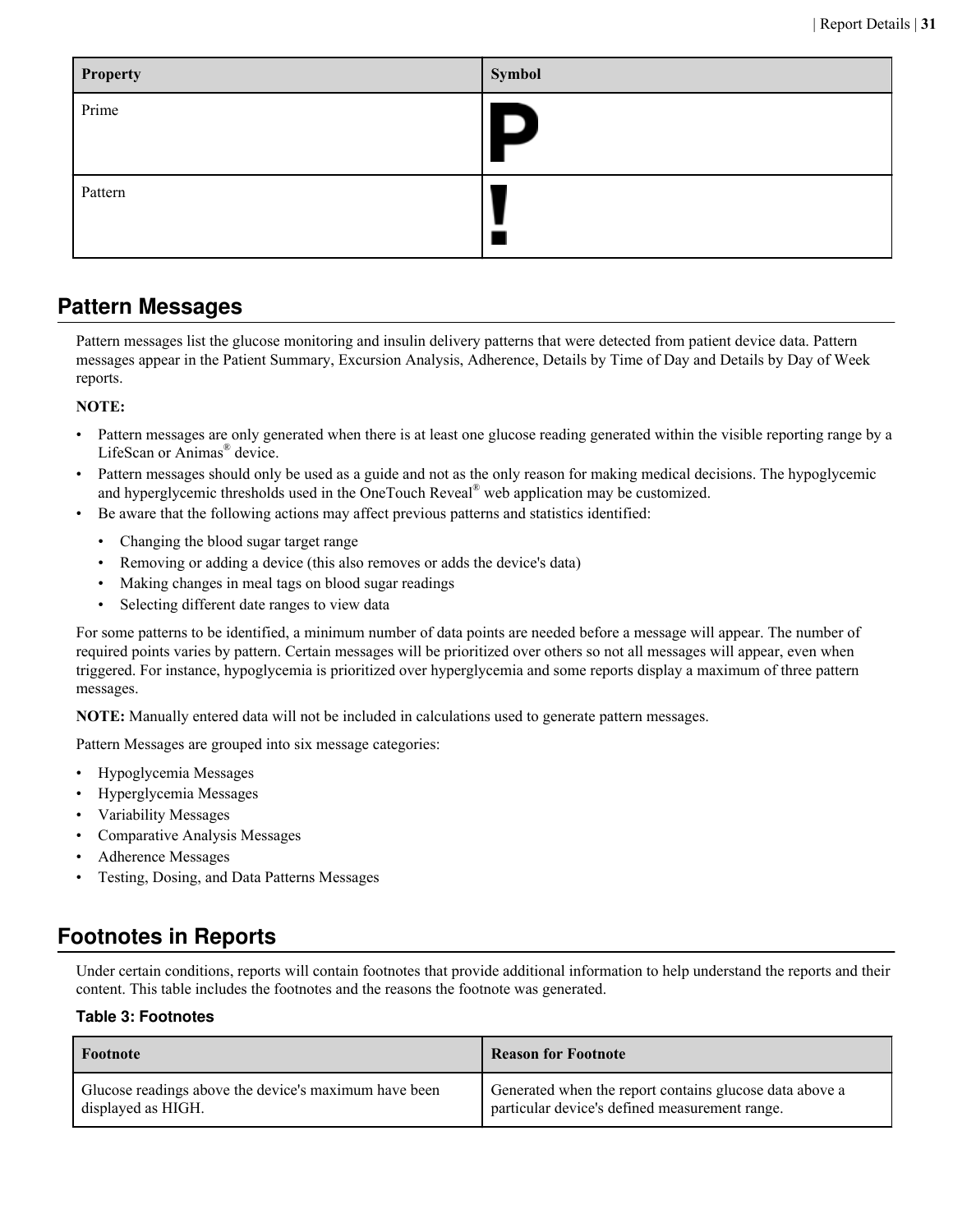<span id="page-31-0"></span>

| Footnote                                                                                                                                                                                                                                                                                                          | <b>Reason for Footnote</b>                                                                                      |
|-------------------------------------------------------------------------------------------------------------------------------------------------------------------------------------------------------------------------------------------------------------------------------------------------------------------|-----------------------------------------------------------------------------------------------------------------|
| Depending on the maximum value allowed for a device,<br>graphs and statistical calculations use a maximum value for<br>glucose reported as "HIGH". The value is the maximum<br>allowed value for the device $+1$ mg/dL. Consult the Owner's<br>Booklet for your device to determine the maximum allowed<br>value. | Generated when the report contains glucose data above a<br>particular device's defined measurement range.       |
| Depending on the minimum value allowed for a device, graphs<br>and statistical calculations use a minimum value for glucose<br>reported as "LOW". The value is the minimum allowed value<br>for the device - 1 mg/dL. Consult the Owner's Booklet for<br>your device to determine the minimum allowed value.      | Generated when the report contains glucose data below a<br>particular device's defined measurement range.       |
| Meal flags may not be accurate if the meter clock was<br>incorrect or if meal slots have not been adhered to by the<br>patient.                                                                                                                                                                                   | Generated when a report contains data from certain<br>OneTouch® meters. Consult your device's Owner's Booklet.  |
| This report contains data from a device whose date and/or time<br>setting was more than 15 minutes out of synchronization with<br>the system clock at the time of data transfer. This could affect<br>the accuracy of the reports.                                                                                | Generated when a discrepancy is detected between the device<br>clock and the system clock during data transfer. |
| This report contains insulin data from multiple meters or<br>pumps, which may impact the accuracy of the content due to<br>possible redundant entries.                                                                                                                                                            | Generated when a report contains insulin data from multiple<br>devices for a patient.                           |
| This reporting period contains insulin data from a meter and a<br>pump. Insulin data from the meter have been excluded from<br>this report, which may impact the accuracy of the content.                                                                                                                         | Generated when a report contains insulin data from at least<br>one pump and at least one meter.                 |

# **Patient Summary Report**

An overview of glucose patterns and excursions, testing and dosing regimens, and key comparative statistics for a selected date range.

This report allows for a 14 day, 30 day, 90 day or custom date range.



**WARNING:** Reports are intended to be used by your healthcare professional only. Please review your reports with your healthcare professional prior to making any changes to your diabetes care regimen.

### **What this report contains**

- Patterns in the patient's glucose data
- Comparative Statistics to view glycemic control in the current reporting versus the previous reporting period for the following:
	- overall glucose average
	- lowest value
	- highest value
	- standard deviation (if selected)
	- interquartile ranges (if selected)
- Glucose Excursions providing the percentage of readings above, below and within the target range
- Patient's glucose plotted by time of day
- Monitoring and Dosing Statistics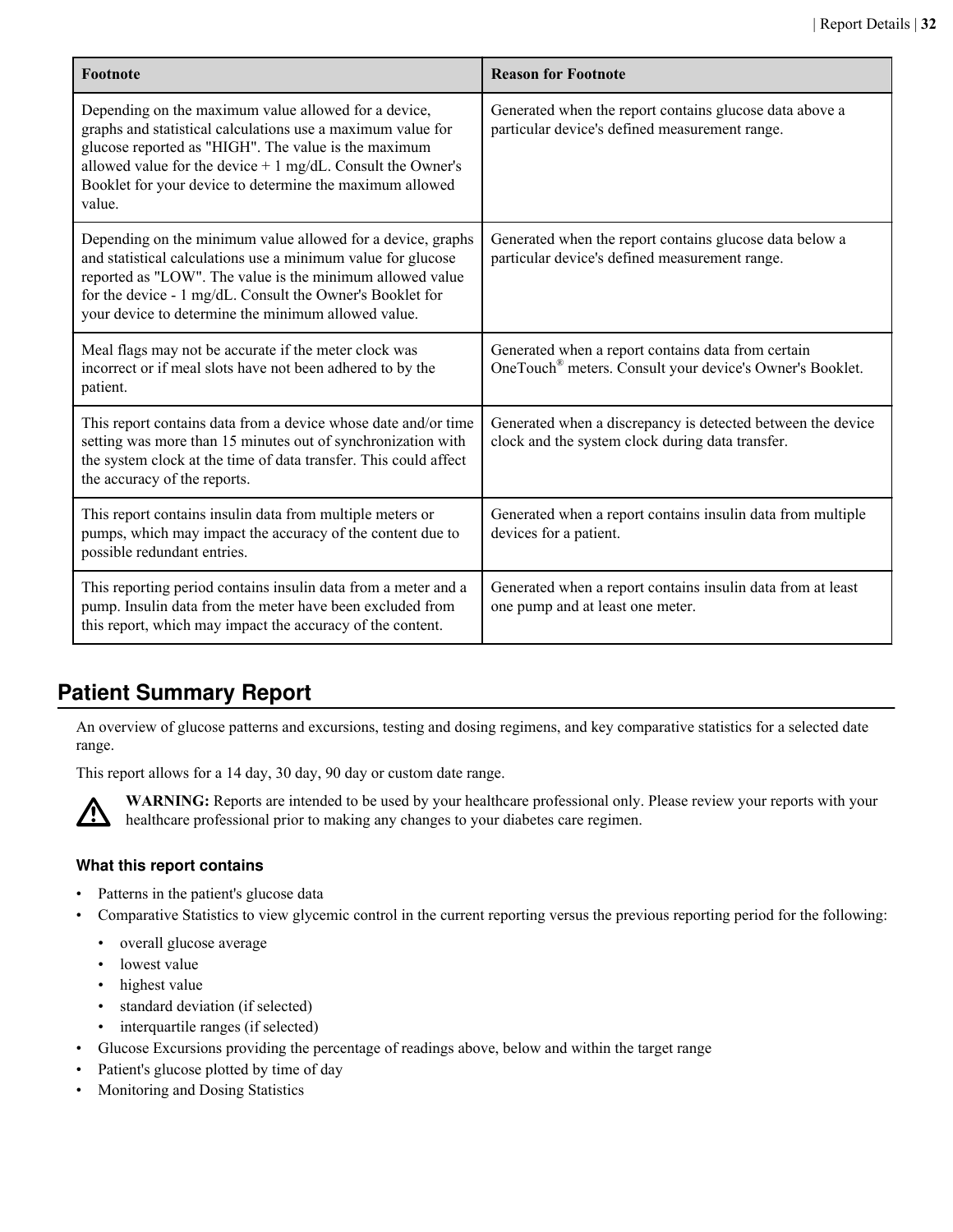# <span id="page-32-0"></span>**Excursion Analysis Report**

A listing of hyperglycemia, hypoglycemia, variability and pump patterns.

This report allows for a 14 day, 30 day, 90 day or custom date range.



**WARNING:** Reports are intended to be used by your healthcare professional only. Please review your reports with your healthcare professional prior to making any changes to your diabetes care regimen.

#### **What this report contains**

- A graph of overall excursions
- A graph of excursions by time of day
- A graph of excursions by day of week

# **Adherence Analysis Report**

An overview of adherence data to glucose testing and pump activities.

This report allows for a 14 day, 30 day, 90 day or custom date range.



**WARNING:** Reports are intended to be used by your healthcare professional only. Please review your reports with your healthcare professional prior to making any changes to your diabetes care regimen.

#### **What this report contains**

- High and low glucose excursions
- The types of boluses the patient is using, how often they bolus to cover carbohydrate intake or for making glucose corrections
- How often the patient uses the temporary basal rate or suspends the pump
- The number of prime events and the days between cannula fills
- How often patients are calibrating their integrated CGM device

# **Integrated Daily View Report**

A time of day view of glucose readings, daily CGM tracings with basal, I:C (Insulin to Carbohydrate) ratio, ISF (Insulin Sensitivity Factor), total daily carbohydrates and insulin dose data.

This report allows for a 14 day, 30 day, 90 day or custom date range.



**WARNING:** Reports are intended to be used by your healthcare professional only. Please review your reports with your healthcare professional prior to making any changes to your diabetes care regimen.

#### **What this report contains**

- Integrates the data from blood glucose meters, integrated CGM devices and insulin pumps together in a time of day view
- Provides Basal Rate, I:C Ratio and ISF

# **Logbook Report**

Lists glucose readings, pump, carbohydrate and insulin data in columns by time of day.

This report allows for a 14 day, 30 day, 90 day or custom date range.



**WARNING:** Reports are intended to be used by your healthcare professional only. Please review your reports with your healthcare professional prior to making any changes to your diabetes care regimen.

### **What this report contains**

• A view of glucose readings by time of day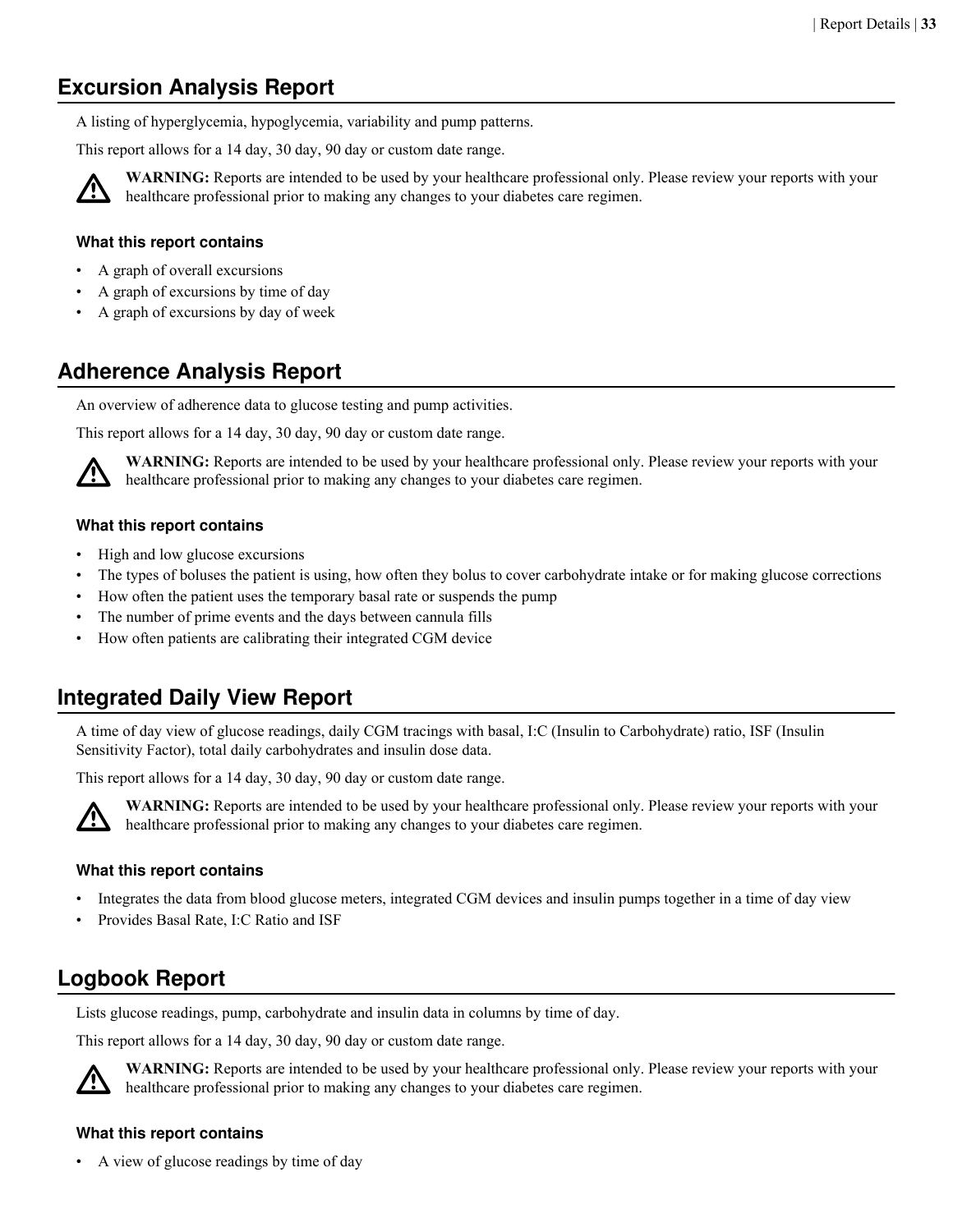- <span id="page-33-0"></span>Several statistics, including the following:
	- Average glucose value
	- Total insulin intake
	- Total carbohydrate data

# **Pump Settings at Last Data Transfer Report**

A view of the pump settings at the time of the last data transfer.

Date ranges are not applicable for this report.



**WARNING:** Reports are intended to be used by your healthcare professional only. Please review your reports with your healthcare professional prior to making any changes to your diabetes care regimen.

#### **What this report contains**

- Pump settings include the following:
	- Basal programs throughout the day
	- Bolus Settings for I:C and ISF
	- Alarms, alerts and reminders along with thresholds of when these will trigger
	- Sick Day settings
	- Insulin On Board
	- CGM Sound and Warning limits
	- Snooze settings

# **Data List Report**

A tabular view of data captured by the device for a selected date range displayed in chronological order.

This report allows for a 14 day, 30 day, 90 day or custom date range.



**WARNING:** Reports are intended to be used by your healthcare professional only. Please review your reports with your healthcare professional prior to making any changes to your diabetes care regimen.

#### **What this report contains**

- An extensive list of data captured by the device, that can be sorted by the following:
	- date recorded or in the order tests were taken
	- result type
	- serial number

# **Details by Day of Week Report**

A summary of glucose, insulin and carbohydrate intake by day of week for a selected date range.

This report allows for a 14 day, 30 day, 90 day or custom date range.



**WARNING:** Reports are intended to be used by your healthcare professional only. Please review your reports with your healthcare professional prior to making any changes to your diabetes care regimen.

#### **What this report contains**

- Graphs of glucose by day of week
- Key statistics for each day of the week, including the following:
	- Highest value
	- Lowest value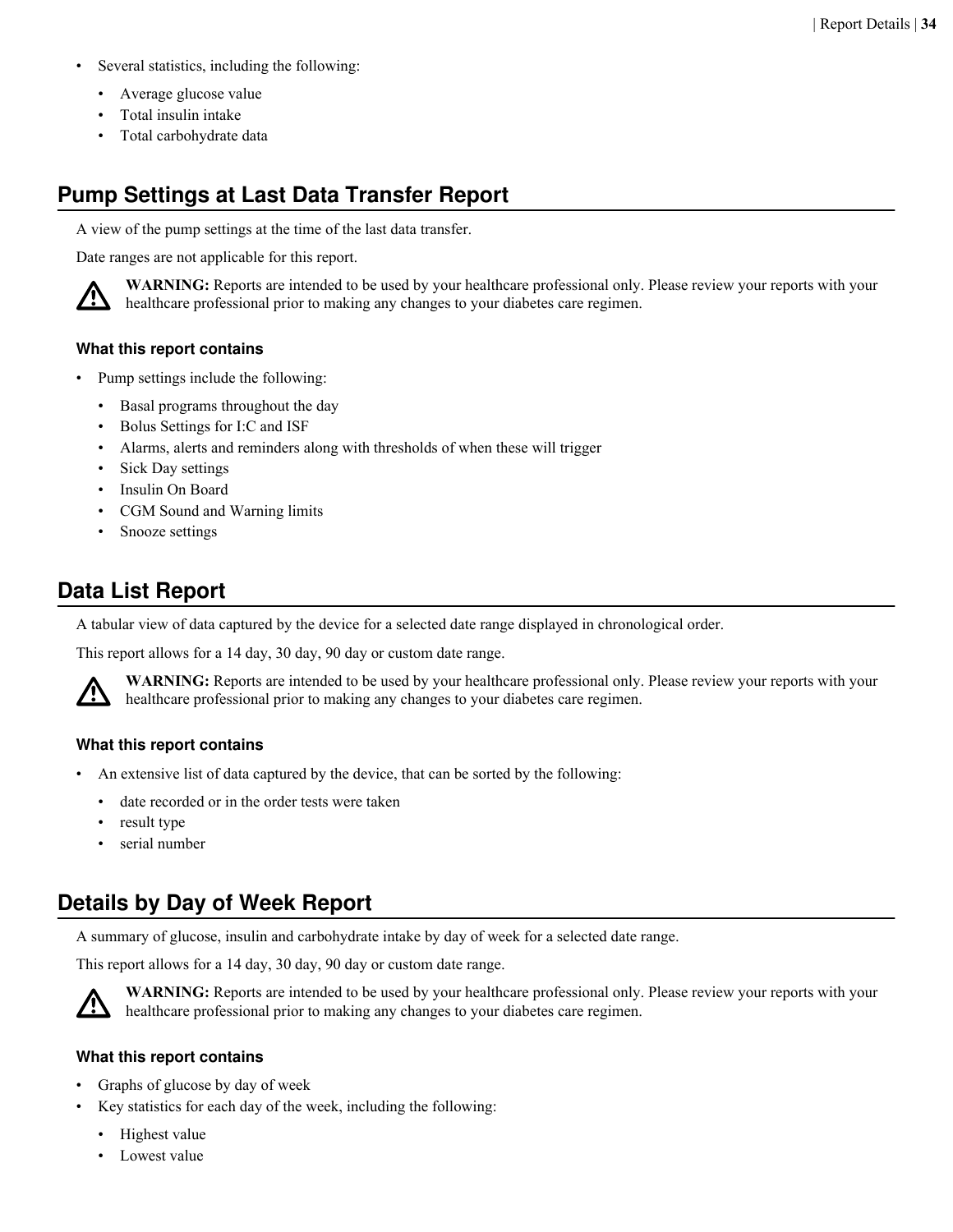- <span id="page-34-0"></span>• Median value
- Average glucose value
- Standard deviation
- Total number of results
- Graphs of insulin dosing and carbohydrate data by day of week
- Insulin statistics for each day of the week

# **Details by Time of Day Report**

A summary of glucose, insulin and carbohydrate intake by time of day for a selected date range.

This report allows for a 14 day, 30 day, 90 day or custom date range.



**WARNING:** Reports are intended to be used by your healthcare professional only. Please review your reports with your healthcare professional prior to making any changes to your diabetes care regimen.

#### **What this report contains**

- Graph of glucose by time of day
- Key statistics for each time period throughout the day, including the following:
	- Highest value
	- Lowest value
	- Median value
	- Average glucose value
	- Standard deviation
	- Total number of results
- Graphs of insulin dosing and carbohydrate data by time of day
- Pump settings for I:C, basal rates and ISF
- Insulin statistics for each time period throughout the day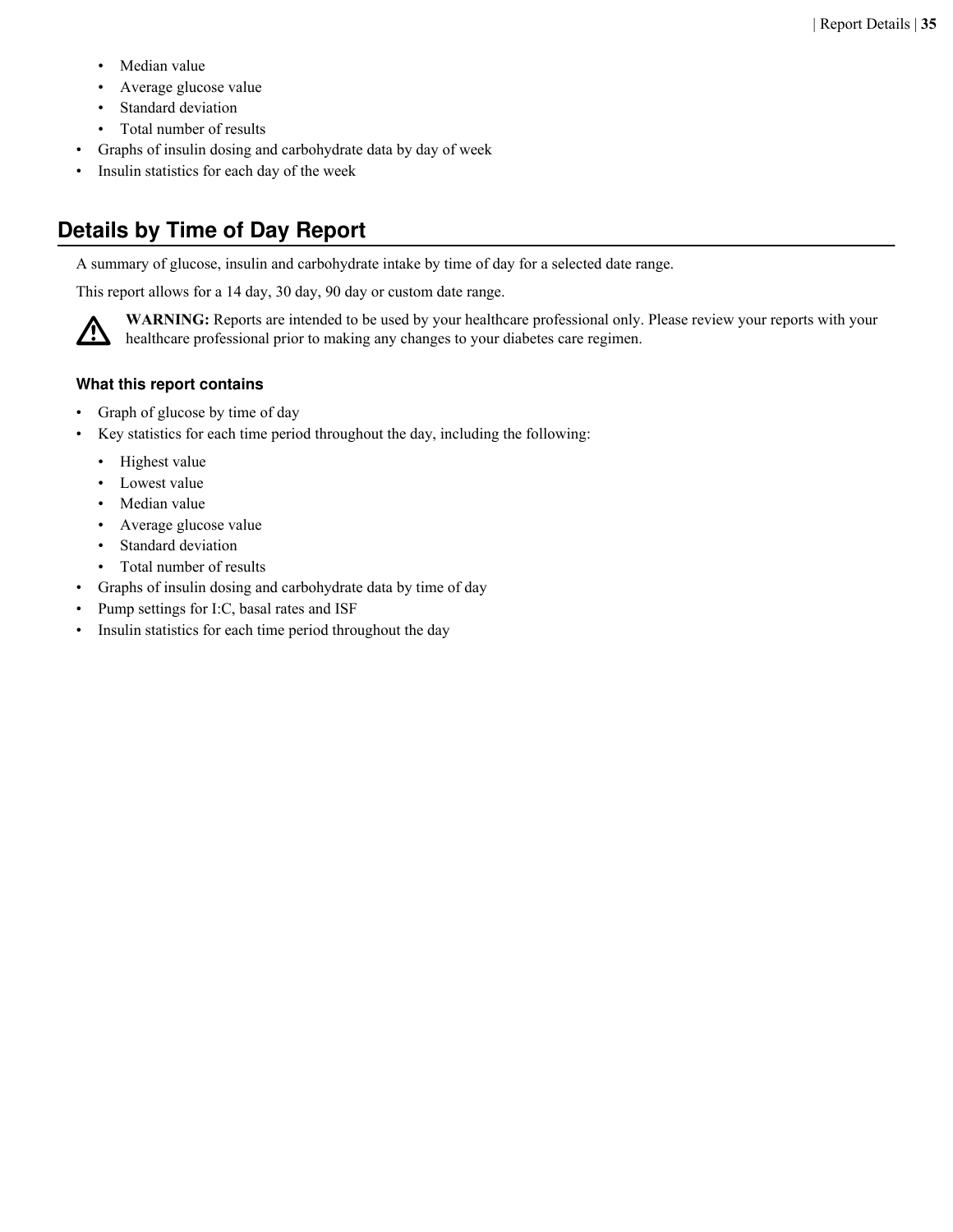# <span id="page-35-0"></span>**About**

#### AW# 07248801A



Manufactured by: LifeScan Europe GmbH Gubelstrasse 34 6300 Zug Switzerland

The OneTouch Reveal<sup>®</sup> software program is copyrighted and also covered under U.S. patent No. 8,758,245 as well as corresponding patents in other jurisdictions. A download of the software or its purchase does not act to grant a use license under such patent to any other LifeScan products.

Rev. Date: 05/2019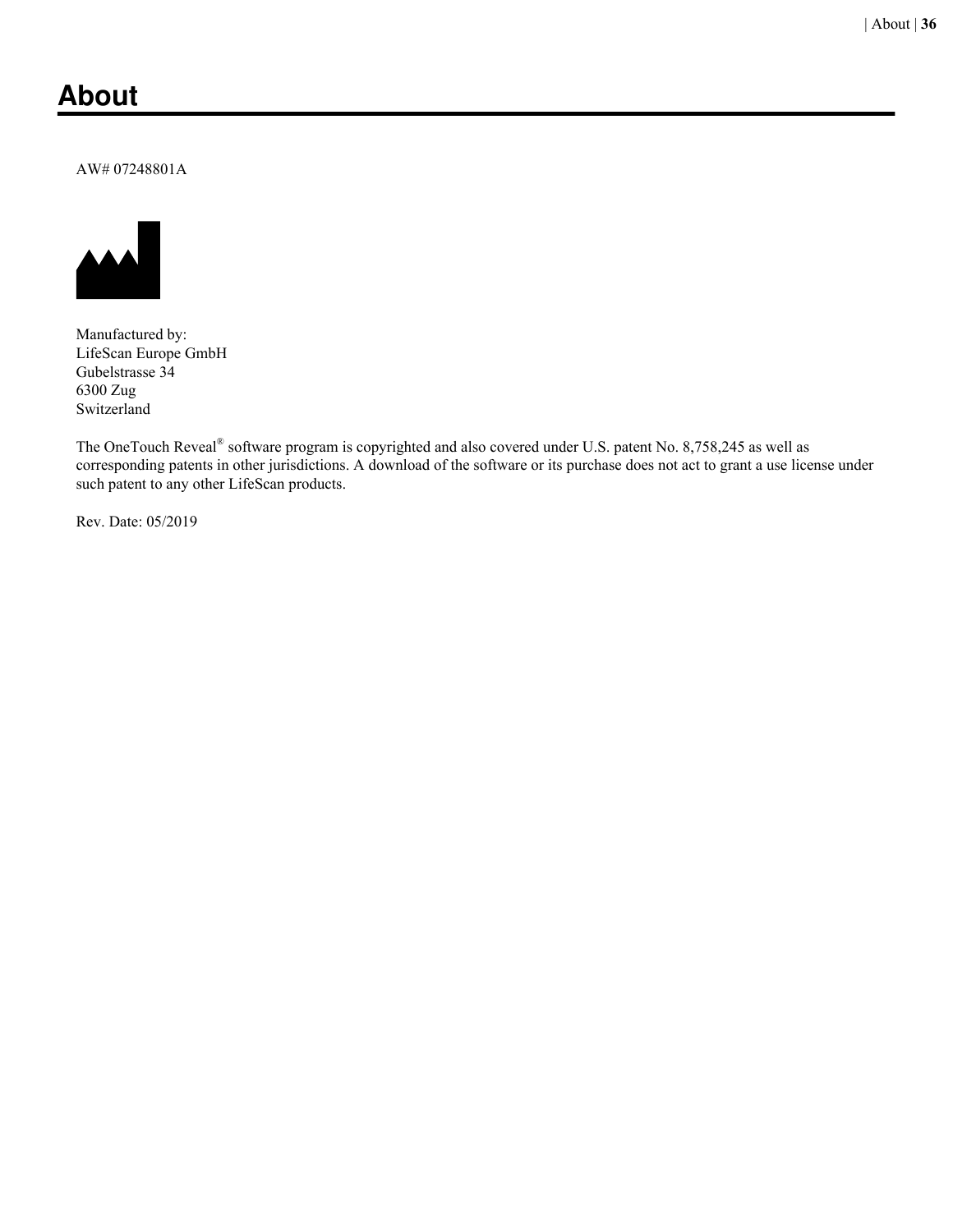# **Index**

14-day overview *[11](#page-10-0)*

# **A**

A1C *[16](#page-15-0)*, *[17](#page-16-0)* Adherence Analysis Report *[33](#page-32-0)* Averages *[11](#page-10-0)*

# **C**

Change device name *[7](#page-6-0)*, *[10](#page-9-0)* Change glucose targets *[6](#page-5-0)*, *[8](#page-7-0)* Change report date range *[17](#page-16-0)*, *[18](#page-17-0)* Change your password *[8](#page-7-0)* Change your schedule *[6](#page-5-0)*, *[9](#page-8-0)* Clear device *[20](#page-19-0)*, *[21](#page-20-0)* Colors and symbols in reports *[28](#page-27-0)*, *[29](#page-28-0)* Compare patterns *[14](#page-13-0)* Compare readings *[14](#page-13-0)* Connections *[7](#page-6-0)*, *[10](#page-9-0)* Customize data transfer tool settings *[21](#page-20-0)*

# **D**

Data list report *[34](#page-33-0)* Data transfer tool *[19](#page-18-0)* Data transfer tool - clear device *[21](#page-20-0)* Data transfer tool - customize settings *[21](#page-20-0)* Data transfer tool - install *[19](#page-18-0)* Data transfer tool - tabs *[21](#page-20-0)* Data transfer tool - transfer data *[19](#page-18-0)* Data transfer tool menu *[20](#page-19-0)* Data transfer tool menu - clear device *[20](#page-19-0)* Data transfer tool menu - detect now *[20](#page-19-0)* Data transfer tool menu - enable / disable *[20](#page-19-0)* Data transfer tool menu - exit *[21](#page-20-0)* Data transfer tool menu - help *[21](#page-20-0)* Data transfer tool menu - settings *[20](#page-19-0)* Data transfer tool menu - update food database *[20](#page-19-0)* Data transfer tool menu - view logs *[20](#page-19-0)* Date range *[13](#page-12-0)* Date ranges *[14](#page-13-0)* Details by day of week report *[34](#page-33-0)* Details by time of day report *[35](#page-34-0)* Device messages *[10](#page-9-0)* Devices link *[6](#page-5-0)*, *[9](#page-8-0)* Discussion guide *[17](#page-16-0)* Download a Report *[18](#page-17-0)*

# **E**

Edit clinic report options *[11](#page-10-0)* Edit contact information *[7](#page-6-0)* Edit device name *[10](#page-9-0)* Edit general information *[7](#page-6-0)* Edit glucose targets *[8](#page-7-0)* Edit language *[8](#page-7-0)* Edit office information *[9](#page-8-0)* Edit picture *[8](#page-7-0)* Edit preferred reports to print *[11](#page-10-0)*

Edit profile *[6](#page-5-0)*, *[7](#page-6-0)* Edit report options *[11](#page-10-0)*, *[17](#page-16-0)* Edit report preferences *[7](#page-6-0)* Edit schedule *[9](#page-8-0)* Enter your diabetes management *[9](#page-8-0)* Events *[15](#page-14-0)* Excursion analysis report *[33](#page-32-0)*

# **F**

Footnotes in reports *[28](#page-27-0)*, *[31](#page-30-0)*

# **G**

Glossary *[23](#page-22-0)*

# **H**

Hardware requirements *[3](#page-2-0)* Home tab *[11](#page-10-0)*

# **I**

```
Icons 
4, 13
Install data transfer tool 19
Integrated daily view report 33
Intended use 
3
```
# **L**

Logbook *[14](#page-13-0)*, *[15](#page-14-0)* Logbook report *[33](#page-32-0)*

# **M**

Manual entry *[16](#page-15-0)*, *[17](#page-16-0)*

# **N**

Navigation *[4](#page-3-0)*

# **O**

Overview *[3](#page-2-0)*

# **P**

```
Patient summary report 32
Pattern messages 28, 31
Patterns 11
–13
Print and save reports 18
Print reports 18
Profile link 
6, 
7
Pump settings at last data transfer report 34
```
# **R**

Remove device *[7](#page-6-0)*, *[10](#page-9-0)* Report - adherence *[33](#page-32-0)*